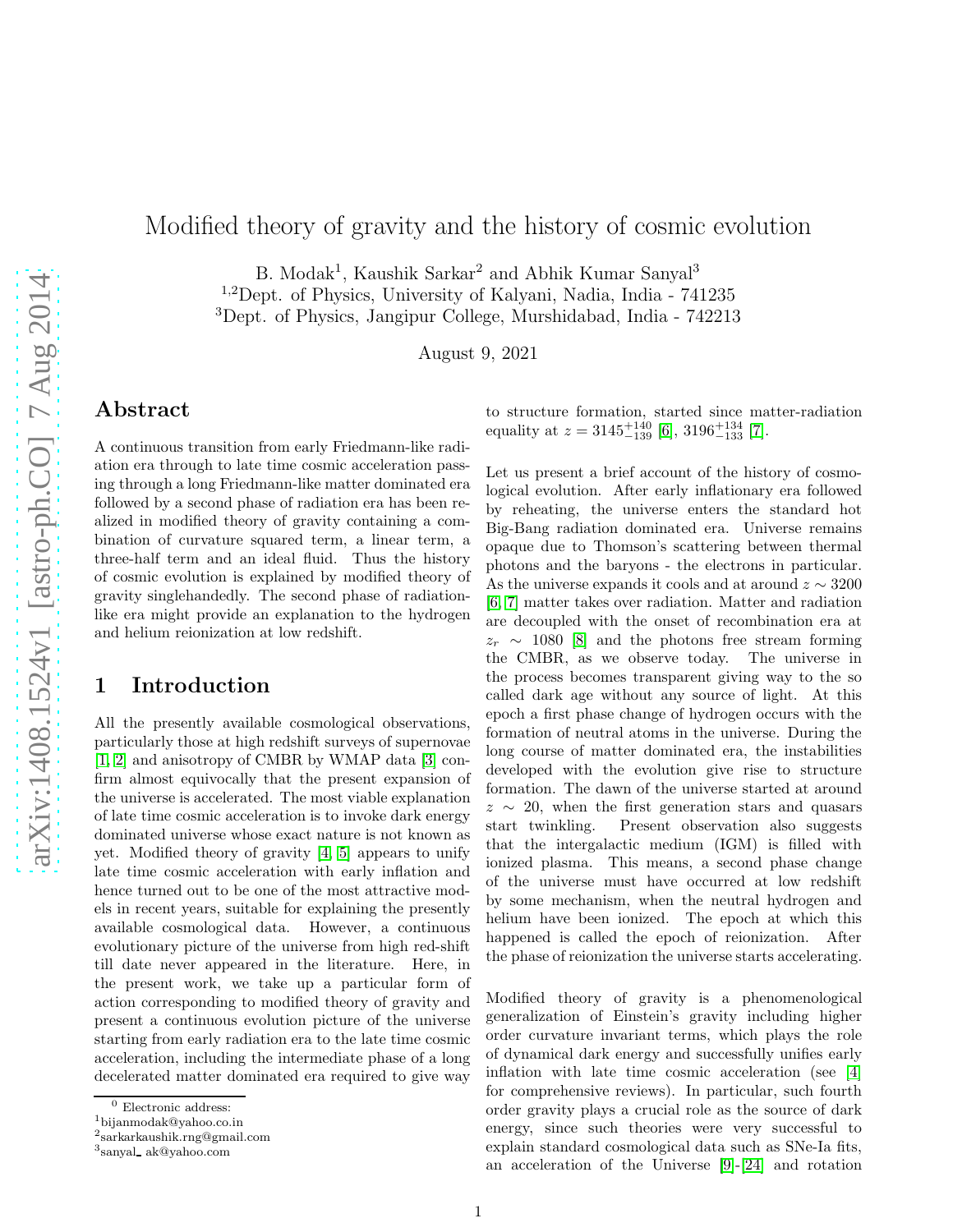curves for galaxies [\[25,](#page-13-10) [26\]](#page-13-11). It was also suggested that the standard general relativity together with Dark-Matter and Dark-Energy may be distinguished from  $R<sup>n</sup>$  approaches with gravitational microlensing [\[27\]](#page-13-12).

In the very early universe, a renormalizable theory of gravity [\[28\]](#page-13-13) also requires higher order curvature invariant terms like,  $R^2$  and  $R_{\mu\nu}R^{\mu\nu}$ , in addition to a linear term, generated by one-loop quantum gravitational corrections. Likewise at the end, a particular form of  $f(R)$  is therefore also necessary in particular, to establish the claims of modified theory of gravity in the late universe. Such an attempt has been made invoking Noether symmetry. In vacuum or with pressureless dust  $f(R) \propto R^{\frac{3}{2}}$  has been found invoking Noether symmetry in the Robertson-Walker line element [\[29,](#page-13-14) [30\]](#page-14-0). In fact, despite many possible attempts, e.g. taking into account a scalar-tensor theory of gravity in addition and also considering different anisotropic models [\[31\]](#page-14-1), attempting Noether gauge symmetry [\[32,](#page-14-2) [33\]](#page-14-3) and treating Born-Infeld action being coupled to  $f(R)$ [\[34\]](#page-14-4), no other symmetry has been found to exists for  $f(R)$  theory of gravity. Therefore  $R^{\frac{3}{2}}$  is in particular a very special form of  $f(R)$  and so it is required to explore the cosmological consequence of such term. Nevertheless, despite claims in favour of such a form of  $f(R)$  [\[35\]](#page-14-5), it shows an un-physical evolution like  $a \propto t^{\frac{3}{4}}$  in the radiation era, a being the scale factor. The situation has improved when a linear term is added and it was found to evolve like Friedmann solution  $(a \propto \sqrt{t})$  in the radiation era [\[31\]](#page-14-1). However, general analytical solution in the matter dominated era for such an action does not exist. Here, we therefore present numerical solution of the field equations corresponding to an action containing a combination of curvature squared term  $(R^2)$ , a linear term  $(R)$ , a three-half term  $(R^{\frac{3}{2}})$  and taking both radiation and matter (baryonic and non-baryonic) into account. Note that it is not necessary to incorporate  $R_{\mu\nu}R^{\mu\nu}$  term due to the fact that  $R_{\mu\nu}R^{\mu\nu} - \frac{1}{3}R^2$  is a total derivative in 4-dimension. For the action under consideration, deceleration parameter  $(q)$  versus redshift  $(z)$  plot clearly shows yet another radiation era  $(q = 1)$  in the late universe, in addition to the early radiation era followed by a long Friedmann-like matter dominated era  $(q \approx 0.5)$ . This late time radiation-like evolution might at least be partially responsible for reionization of neutral atoms present in the IGM. Acceleration of the universe follows thereafter. In the process, the complete history of cosmological evolution from radiation dominated era till date, has been successfully demonstrated.

In the following section, we construct the model of  $F(R)$ theory of gravity, write down the field equations and express them in the form suitable for numerical solution. In section 3, we briefly review the presently available cosmological data. In section 4, we proceed to present numerical solutions, which are depicted in the graphs. In section 5, we demonstrate weak energy limit by transforming the action in canonical form, firstly taking into account an additional tensor degree of freedom and then a scalar degree of freedom. In section 6, we present perturbation equation. Section 7 is dedicated to the understanding of the observed late time radiation era. Section 8 concludes our work.

## 2 The model:

 $F(R) \propto R^{1+\delta}$  theory of gravity suffered initial setback under synthesis of light elements, shift of the horizon size at matter-radiation equality and perihelion-precession observation of Mercury [\[36\]](#page-14-6). All these data together puts up severe constraint on  $\delta$ , viz.  $0 < \delta < 7.2 \times 10^{-19}$ . Further, solar system also puts up a severe constraints on alternative theories of gravity [\[37,](#page-14-7) [38\]](#page-14-8). Particularly, for an action

$$
A = \int \sqrt{-g}d^4x R^n \tag{1}
$$

the gravitational potential [\[27\]](#page-13-12) in the weak field limit is expressed as [\[36\]](#page-14-6)

<span id="page-1-0"></span>
$$
\Phi(r) = -\frac{Gm}{2r} \left[ 1 + \left(\frac{r}{r_c}\right)^{\beta} \right] \tag{2}
$$

where,  $r_c$  is an arbitrary parameter varying within the range  $(1 - 10^4)$ AU, taking into account the velocity of the earth to be 30 Km s<sup>-1</sup> [\[37\]](#page-14-7) while  $\beta$  is related to n as

$$
\beta = \frac{12n^2 - 7n - 1 - \sqrt{36n^4 + 12n^3 - 83n^2 + 50n + 1}}{6n^2 - 4n + 2}.
$$
\n(3)

Clearly, for  $n = 1$ ,  $\beta = 0$ , and Newtonian gravitational field is recovered. Any other value of  $n$ , which appreciably differs from 1 is ruled out from light bending data in the sun limb and planetary periods [\[37\]](#page-14-7). The problem was alleviated [\[39\]](#page-14-9) by considering an action in the form  $\int [\beta R^m + \alpha R + \gamma R^{-n}] \sqrt{-g} d^4x$ ,  $m > 0, n > 0$ , which passes solar test and therefore is suitable to explain the cosmological evolution right from the inflationary era through to late time accelerated epoch. At the initial stage,  $R^m$  term dominates and a de-Sitter solution is realizable for  $m = 2$  in particular, explaining inflationary epoch without invoking phase transition [\[40,](#page-14-10) [41\]](#page-14-11).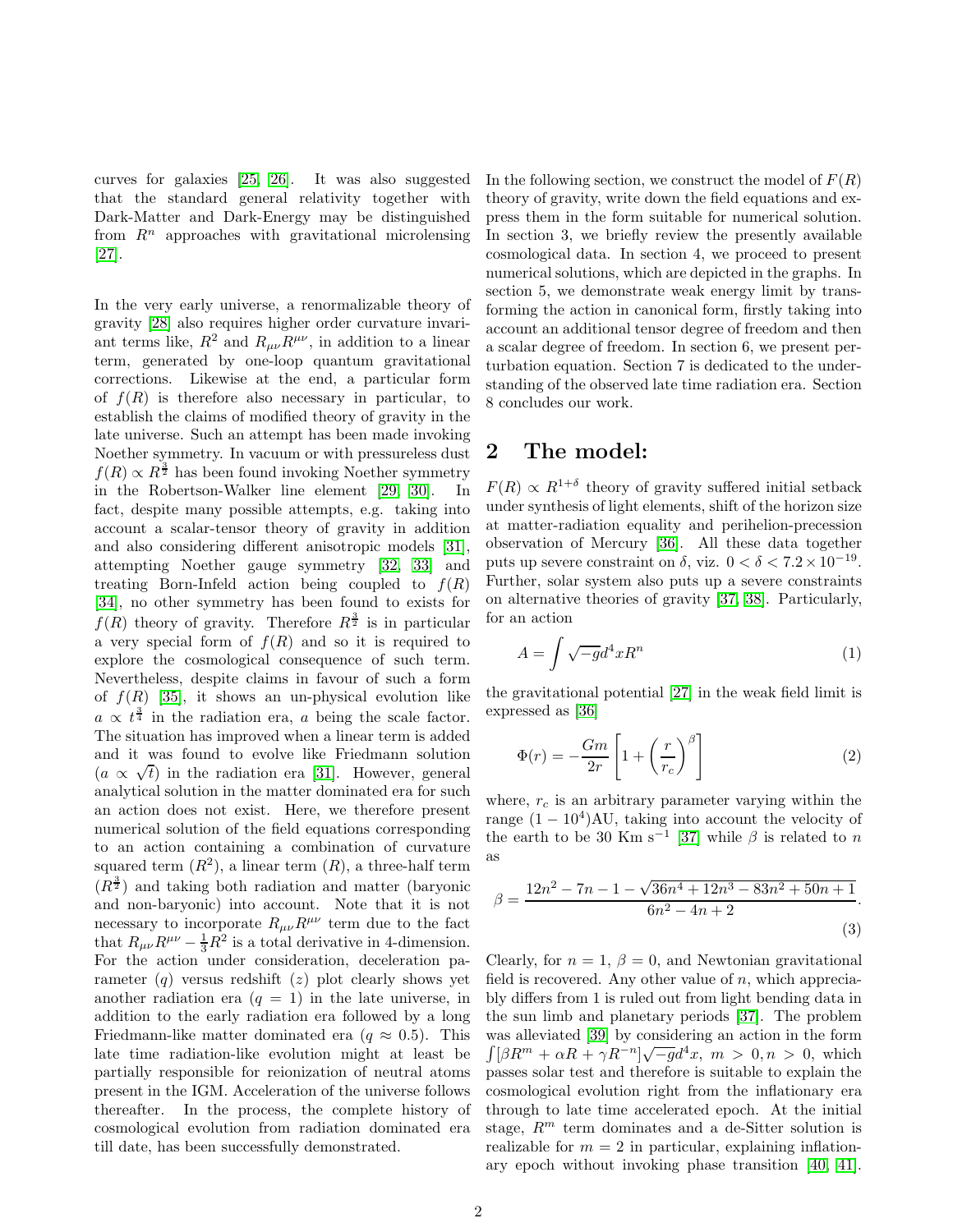In the middle, the linear term dominates giving way to the standard BBN and structure formation and finally  $R^{-n}$  term dominates and late stage of accelerated cosmological expansion is realized, without invoking dark energy. However,  $R^{-n}$  term is not distinguished at all, since neither it is generated by one-loop quantum gravitational corrections nor from any other physical consequence. Rather, it was considered just to invoke late time accelerated expansion. On the contrary,  $R^{\frac{3}{2}}$  term appeared as a consequence of Noether symmetry in R-W metric both in vacuum and in matter dominated era [\[29\]](#page-13-14)-[\[34\]](#page-14-4). Further, in contrast to other powers of  $R$ , no decay of earth radius has been observed for  $R^{\frac{3}{2}}$  term [\[42\]](#page-14-12). It therefore appears that the gravitational action corresponding to the following form of  $f(R)$  theory

$$
A = \int \sqrt{-g} d^4x \left[ f(R) + \mathcal{L}_{matter} \right]
$$
  
= 
$$
\int \sqrt{-g} d^4x \left[ \alpha R + \beta M_P R^{\frac{3}{2}} + \gamma R^2 + \mathcal{L}_{matter} \right],
$$
 (4)

is more suitable to explain cosmic evolution right from the very early stage, till date, since it satisfies all the strong conditions necessary for a viable  $f(R)$  theory of gravity. In the above,  $\mathcal{L}_{matter}$  is the matter Lagrangian which contains barotropic perfect fluid in the form of radiation and pressureless dust together with CDM.  $\alpha = \frac{M_P^2}{2} = \frac{1}{16\pi G}$ ,  $\beta$ ,  $\gamma$  in the above action stand for dimensionless coupling constants and  $\Lambda$  stands for cosmological constant. Here, we would like to mention that Starobinsky model naturally explains inflationary stage and reheating following the mechanism of particle production via scalaron decay, exploiting gravity only [\[40,](#page-14-10) [43\]](#page-14-13). In the Starobinsky's action being expressed in Jordan frame

$$
S = -\frac{M_p^2}{2} \int \sqrt{-g} d^4 x \left( R - \frac{R^2}{6\mu^2} \right) + S_m, \tag{5}
$$

where,  $\mu = 1.3 \times 10^{-5} M_p$  is a parameter being fixed by the normalization of scalar perturbation amplitude, an additional degree of freedom, viz. scalaron plays the role of inflaton field. The scalaron slow rolls and is responsible for inflationary stage producing a flat power spectrum of perturbation. However, its oscillation reheats the universe. Thus, the action under consideration explains very early stage of cosmological evolution. Here we take up the above action to enunciate the fact that after the reheating is over, the universe being at radiation dominated era, evolves smoothly to a matter dominated era due to the presence of the linear term and a late time acceleration is realized via  $R^{\frac{3}{2}}$  term. Field equations corresponding to  $f(R)$  theory of gravity, viz.

$$
(R_{\mu\nu} + g_{\mu\nu}\Box - \nabla_{\mu}\nabla_{\nu})f_{,R} - \frac{1}{2}g_{\mu\nu}f(R) = T_{\mu\nu} \qquad (6)
$$

where  $f_{R}$  is the derivative of  $f(R)$  with respect to R, now reads for the model (4) under consideration,

<span id="page-2-1"></span>
$$
2\alpha \left( R_{\mu\nu} - \frac{1}{2} R g_{\mu\nu} \right)
$$
  
+ 3 $\beta M_P \left[ \sqrt{R} R_{\mu\nu} + \Box \sqrt{R} g_{\mu\nu} - \sqrt{R}_{;\mu;\nu} - \frac{1}{3} R^{3/2} g_{\mu\nu} \right]$   
+ 4 $\gamma \left[ R R_{\mu\nu} + \Box R g_{\mu\nu} - R_{;\mu;\nu} - \frac{1}{4} R^2 g_{\mu\nu} \right] = T_{\mu\nu}.$  (7)

Note that in the flat Robertson-Walker metric

<span id="page-2-2"></span>
$$
ds^{2} = -dt^{2} + a(t)^{2} \left[ dr^{2} + r^{2} (d\theta^{2} + \sin^{2} \theta d\phi^{2}) \right], (8)
$$

<span id="page-2-3"></span>and in the absence of Einstein-Hilbert term,  $R^2$  term and cosmological constant term in the action, the field equation can be expressed in terms of deceleration parameter (q) and the Hubble parameter  $(H)$  as  $3\dot{q} + 2(1 - q)(1 +$  $2q$ ) $H = 0$ . Thus, an analytical solution in the early vacuum dominated universe, when  $R^{\frac{3}{2}}$  term dominates over others is given by

<span id="page-2-0"></span>
$$
a(t)^{2} = \frac{1}{2} [(At + B)^{4} - C^{2}]; \quad q = \frac{C^{2} - a(t)^{2}}{C^{2} + 2a(t)^{2}}, \tag{9}
$$

where  $A$ ,  $B$  and  $C$  are constants. Above solution [\(9\)](#page-2-0) indicates power law inflation and is similar to those presented by Capozziello [\[35\]](#page-14-5) and Sarkar et al [\[44\]](#page-14-14). Nevertheless, the same solution is admissible even at the late stage of cosmic evolution taking baryonic and dark matter into account [\[44\]](#page-14-14). This clearly indicates that  $R^{\frac{3}{2}}$  term is compatible to generate either an inflaton field in the early universe or dark energy in the late. However,  $R^{\frac{3}{2}}$  term is not an outcome of a renormalizable theory of gravity, rather, as already mentioned, it appears invoking Noether symmetry of  $f(R)$  theory of gravity. Therefore it should not be treated to explain inflation. Rather it should be treated as dark energy. Nevertheless, when treated as dark energy, the early radiation and matter dominated era do not track Friedmann like solution, giving rise to the problems in explaining Nucleosynthesis and structure formation. The problem was alleviated by coupling  $R^{\frac{3}{2}}$  with a linear term (Einstein-Hilbert) [\[31\]](#page-14-1). The solution obtained in the process [\[31\]](#page-14-1) tracks Friedmann like evolution in the radiation dominated era. Although exact analytical solution in the matter dominated era was not found, a particular solution indicated late time cosmic acceleration, which is promising. Therefore, in the absence of exact analytical solution of the field equation [\(7\)](#page-2-1), here we simulate numerical solutions taking both radiation and pressureless dust into account.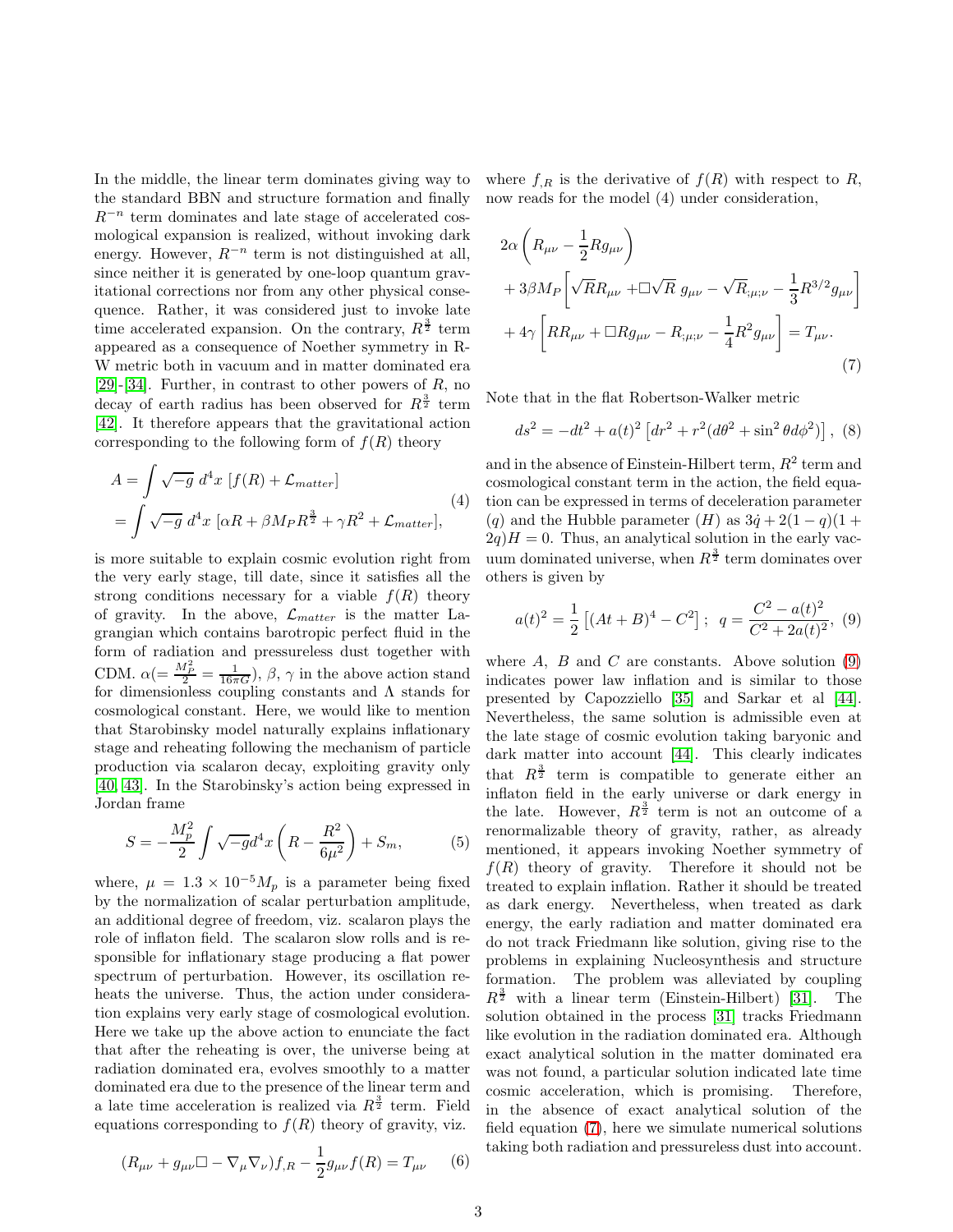Now for the purpose of obtaining numerical solution, we express the field equations in the flat Robertson-Walker metric [\(8\)](#page-2-2) taking Hubble function  $H(z)$  as a function of the red-shift parameter z. In the process, the trace and the time-time component of the field equations [\(7\)](#page-2-1) (under the choice,  $8\pi G = 1$ , *ie.*,  $\alpha = \frac{M_{Pl}^2}{2} = \frac{1}{2}$  are expressed as

<span id="page-3-1"></span>
$$
6H^{2}\left[2-\frac{H'}{H}(1+z)\right]+\frac{3\sqrt{3}}{2\sqrt{2}}\beta\sqrt{H}\left[2H-H'(1+z)\right]^{-\frac{3}{2}}
$$

$$
\left[64H^{4}+(1+z)^{2}\left(3(1+z)^{2}H'^{4}-2(1+z)HH'^{2}(22H'-9(1+z)H'')\right)+3H^{2}\left[47H'^{2}+(1+z)^{2}\left(2H'H'''\right)\right]-H''^{2}\right]-18(1+z)H'H'']-12H^{3}\left(14(1+z)^{-1}H'+(1+z)H'''-4H'')\right)\right]-72\gamma H(1+z)\left[(1+z)^{2}H'^{3}\right]+\frac{H(1+z)H'\left(4(1+z)H''-7H'\right)+H^{2}\left(6H'+(1+z)(H'''(1+z)-4H'')\right)\right]=(1+z)^{3}\rho_{m0}
$$
\n(10)

$$
\left(\frac{H}{H_0}\right)^2 = \Omega_{\rm m0}(1+z)^3 + \Omega_{\rm r0}(1+z)^4 + \Omega_c \ . \tag{11}
$$

In the above equations dash (′ ) stands for derivative with respect to the redshift parameter z,  $\rho_{m0}$  is the present value of matter density,  $\Omega_{\text{m0}}$  and  $\Omega_{\text{r0}}$  are the present values of matter and radiation density parameters respectively, while  $\Omega_c$  is the contribution of the higher order curvature invariant terms  $R^2$  and  $R^{\frac{3}{2}}$  to the density parameter which acts as the source of dynamical dark energy and is given by

<span id="page-3-2"></span>
$$
\Omega_c = -\sqrt{\frac{3}{2}} \beta \left( \frac{H^3}{H_0^2 \sqrt{2 - \frac{H'}{H}(1+z)}} \right) \left( 3(1+z)^2 \frac{H''}{H} + (1+z)^2 \left( \frac{H'}{H} \right)^2 - 7 \frac{H'}{H} + 4 \right) - 12\gamma \frac{H^4}{H_0^2} (z+1) \left( (z+1) \left( \frac{2H''(z)}{H(z)} + \left( \frac{H'(z)}{H(z)} \right)^2 \right) - \frac{4H'(z)}{H(z)} \right)
$$
\n(12)

Additionally, the deceleration parameter  $q = -\frac{a\ddot{a}}{\dot{a}^2}$  can be expressed in terms of the Hubble parameter or the effective state parameter  $(w_e)$  as

<span id="page-3-0"></span>
$$
q = (1+z)\frac{H'}{H} - 1 = \frac{3w_e + 1}{2} \tag{13}
$$

which are useful to find numerical solution.

#### 3 Presently available data:

The present value of the Hubble parameter is  $H_0$  = 73.8 ± 2.5  $Km.s^{-1}Mpc^{-1}$ , as reported by Riess et al in 2011 [\[45\]](#page-14-15). In view of its standard form, viz.  $H_0 = 100h$   $Km.s^{-1}Mpc^{-1}$ , it implies  $0.713 \leq h \leq 0.763$ . Now under the choice of unit  $8\pi G = c = 1$ ,  $H_0 = \frac{h}{9.78} Gyr^{-1}$  and therefore  $0.073 \leq H_0 \leq 0.078$ . This means that taking the age of the universe  $t_0 = 13.7Gyr$ ,  $H_0t_0$  lies within the range,  $1 \leq H_0 t_0 \leq 1.07$ , which is fairly good.

Considering 7-year WMAP data, BAO data and the present value of Hubble parameter  $H_0$  altogether, the present value of the effective state parameter has been constrained to  $w_{e0} = -1.10 \pm 0.14$  by Komatsu et al in 2010 [\[6\]](#page-13-5). This implies that the present value of the deceleration parameter  $q_0$  (obtained in view of equation [\(13\)](#page-3-0)) lies within the range  $-1.36 \le q_0 \le -1.24$ . Note that high redshift type Ia Supernovae has not been taken into account which makes  $q_0$  more negative. Further, the range of effective state parameter and correspondingly the deceleration parameter have been fixed in view of ΛCDM model only, and so these should not be treated as experimental data.

Before the end of its operation in 2013, the 9-year WMAP [\[46,](#page-14-16) [47\]](#page-14-17) had measured the third acoustic peak in the temperature power spectrum (TT) with fair precision. As a result, much tighter constraints on the density parameters have been presented by Larson et al [\[7\]](#page-13-6). In the context of the flat ΛCDM model, the total matter density (which is the sum of the physical baryon density and the cold dark matter density) has been constrained to  $\Omega_m h^2 = 0.1334^{+.0056}_{-.0055}$ . Thus the density parameter in view of the Hubble parameter data lies within the range  $0.2197 \leq \Omega_m \leq 0.2734$ . Allowing tensor modes in the context of ΛCDM model, the primordial power spectrum constraints the dark energy density parameter to  $0.726 \leq \Omega_{\Lambda} \leq 0.788$ , which is the same as obtained adding axion type iso-curvature perturbation [\[6\]](#page-13-5). Finally, curvaton type iso-curvature perturbation constraints it in the limit  $0.738 \leq \Omega_{\Lambda} \leq 0.794$ . All these data together, restricts the matter density parameter to  $0.206 \leq \Omega_m \leq 0.274$ . Keeping all these parameters within the specified range, we are now in a position to present numerical solutions of the field equations.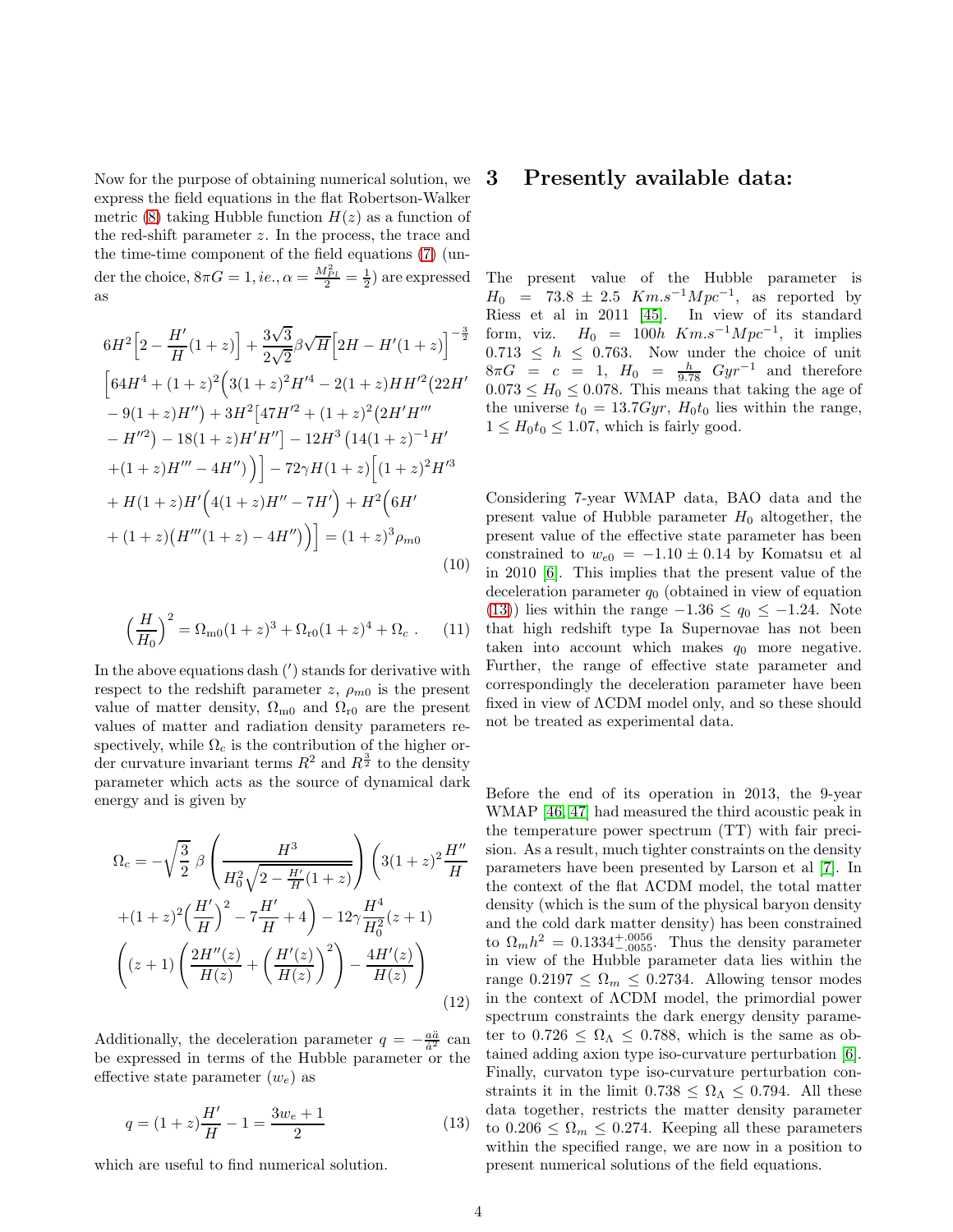### 4 Numerical solution:

To obtain  $H(z)$  as a solution of the field equation [\(10\)](#page-3-1) containing up-to third derivative, it is required to set three boundary conditions viz.  $H_0, H'_0, H''_0$ . For this purpose, we undertake the following scheme. Setting the present values of the Hubble and deceleration parameters  $H_0$  and  $q_0$  by hand,  $H'_0$  is obtained in view of equation [\(13\)](#page-3-0).  $H_0''$  may then be found in view of equa-tion [\(12\)](#page-3-2), provided the coupling parameters  $\beta$ ,  $\gamma$  and the present value of the density parameter  $\Omega_{c0}$  are set a-priori.

**4.1 Case - I,** 
$$
[\beta = 2.903 \gamma = 0.0001, H_0 = 0.074, \Omega_{c0} = 0.74, q_0 = -0.5]
$$

In the present case, we set  $\beta = 2.903, H_0 = 0.074$ and the limiting present value of the effective state parameter,  $w_{e0} = -\frac{2}{3}$ , which fixes  $q_0 = -0.5$ , in view of equation [\(13\)](#page-3-0). Finally the density parameters  $\Omega_{m0} = 0.26$  and  $\Omega_{r0} = 8 \times 10^{-5}$  are taken into account, which set  $\Omega_{c0} = 0.74$ . Thus we find  $H'_0 = 0.037$  and  $H_0'' = -0.103458$ . Using these parametric values, the trace equation [\(10\)](#page-3-1) is solved numerically and three in one different plots of q versus  $z$  (Figure-1) have been presented in both high, medium and low redshift regions.

Figure-1 depicts that at  $z > 3200$  the universe was purely in radiation dominated era  $(q = 1, w_e = \frac{1}{3})$  due to the presence of real photons which form CMBR today. From around  $z = 3200$ , the matter-radiation equality, the deceleration parameter falls off to  $q \approx 0.9$  at the decoupling era around  $z \approx 1100$  as shown in high redshift plot in figure-1 (right inset). Thereafter, the deceleration parameter  $q$  falls sharply with the redshift parameter z to enter exact Friedmann type matter dominated era ( $q \approx 0.5$ ,  $w_e = 0$ ) at around  $z = 200$ . The deceleration parameter falls a little below 0.4 and then starts increasing very slowly again at around  $z \approx 20$  reaching the peak with  $q = 1$ ,  $w_e = \frac{1}{3}$  at around  $z \approx 2.5$ , as is evident from the low redshift plot (left inset). Transition to an accelerated phase starts around  $z \approx 1.39$ . Thereafter it crosses the phantom divide line at around  $z = 1$  and makes a second transition to come out of it at  $z = 0.5$ .



Figure 1: The plot q versus z for  $\beta = 2.903$  and  $\gamma = 0.0001$  (Case-I) depicts that the universe was in pure radiation era at  $z > 3200$ . Deceleration parameter falls off from the matter-radiation equality epoch to  $q \approx 0.9$ at  $z \approx 1100$  - the decoupling epoch. It falls even sharply thereafter and a Friedmann type ( $q \approx 0.5$ ) matter dominated era is reached at around  $z \approx 200$ . The deceleration parameter starts increasing slowly from around  $z = 20$  and it is peaked  $(q = 1)$  at around  $z = 2.5$ . Late time acceleration starts at around  $z = 1.39$ . Thereafter it crosses the phantom divide line at around  $z = 1$  and makes a second transition out of it at  $z = 0.5$ .

**4.2 Case - II,** 
$$
[\beta = 9.3 \ \gamma = 0.0001, H_0 = 0.074, \Omega_{c0} = 0.74, q_0 = -0.6]
$$

Here, we increase the value of  $\beta$  substantially, so that lower value of the effective state parameter is admissible. To enunciate, we take  $\beta = 9.3$ ,  $H_0 = 0.074$  and the present value of effective state parameter,  $w_{e0} = -0.733$ , which fixes  $q_0 = -0.6$ , in view of equation [\(13\)](#page-3-0). Finally the density parameters  $\Omega_{m0} = 0.26$  and  $\Omega_{r0} = 8 \times 10^{-5}$ are taken into account, which set  $\Omega_{c0} = 0.74$ . Thus we find  $H'_0 = 0.0296$  and  $H''_0 = -0.0609391$ . Using these parametric values, the trace equation [\(10\)](#page-3-1) is again solved numerically and three in one different plots of  $q$ versus  $z$  (Figure-2) have been presented in both high, medium and low redshift regions, as before.

Figure-2 depicts the same behaviour as figure-1, viz. at  $z > 3200$  the universe was purely in radiation dominated era  $(q = 1, w_e = \frac{1}{3})$  due to the presence of real photons which form CMBR today. From around  $z = 3200$ , the matter-radiation equality, the deceleration parameter falls off to  $q \approx 0.83$  at the decoupling era around  $z \approx 1100$  as shown in high redshift plot in figure-2 (right inset). Thereafter, the deceleration pa-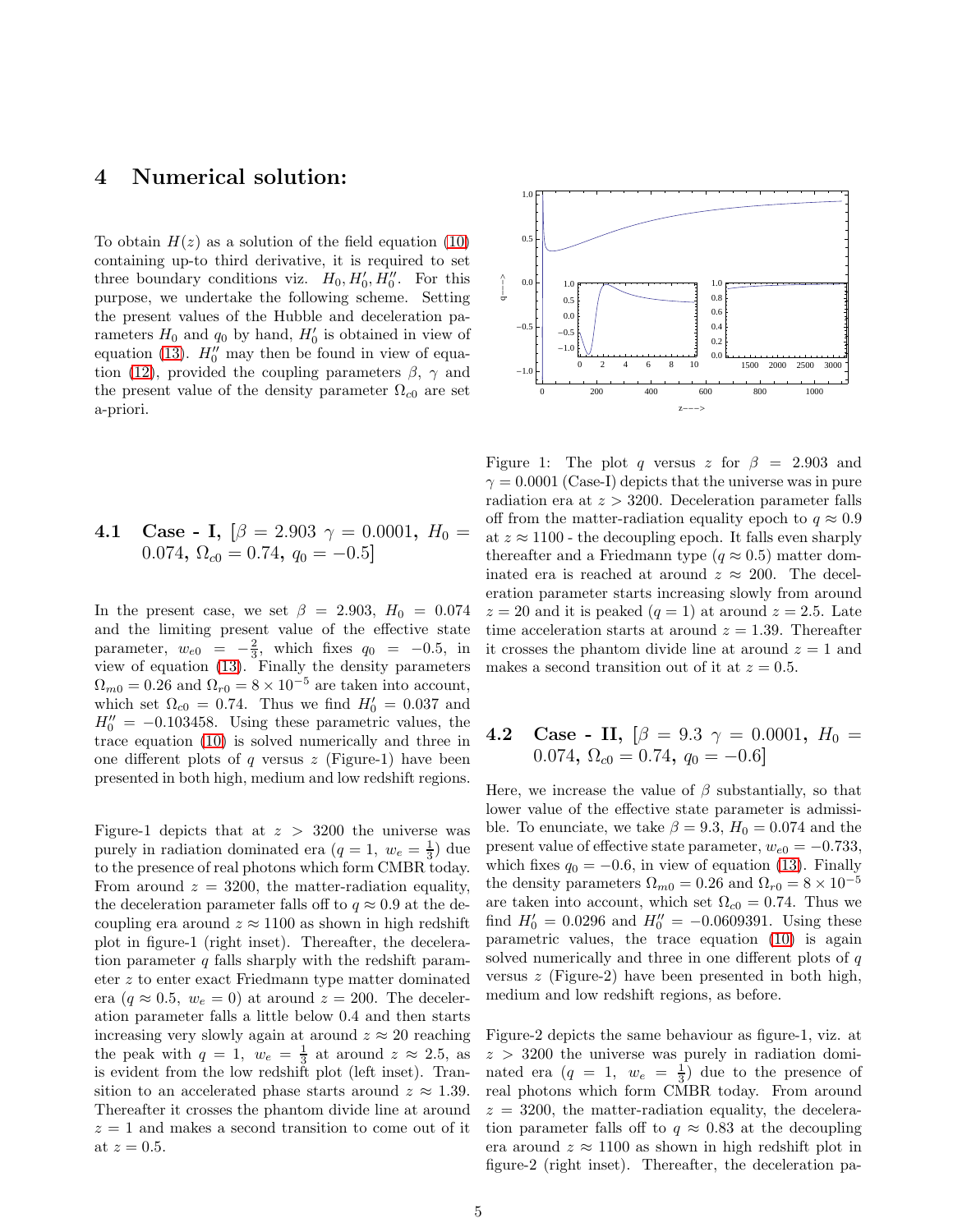

Figure 2: The plot q versus z for  $\beta = 9.3$  and  $\gamma = 0.0001$ (Case-II) depicts that the universe was in pure radiation era at  $z > 3200$ . Deceleration parameter falls off from the matter-radiation equality epoch to  $q \approx 0.83$  at  $z \approx 1100$  - the decoupling epoch. It falls even sharply thereafter and a Friedmann type ( $q \approx 0.5$ ) matter dominated era is reached at around  $z \approx 250$ . The deceleration parameter starts increasing slowly from around  $z = 20$  and it is peaked  $(q = 1)$  at around  $z = 3.2$ . Late time acceleration starts at around  $z = 2$ . Thereafter it crosses the phantom divide line at around  $z = 1.5$  and makes a second transition out of it at  $z = 0.5$ .

rameter  $q$  falls sharply with the redshift parameter  $z$ to enter exact Friedmann type matter dominated era  $(q \approx 0.5, w_e = 0)$  at around  $z = 250$ . The deceleration parameter falls a little below 0.4 and then starts increasing very slowly again at around  $z \approx 20$  reaching the peak with  $q = 1$ ,  $w_e = \frac{1}{3}$  at around  $z \approx 3.2$ , as is evident from the low redshift plot (left inset). Transition to an accelerated phase starts around  $z \approx 2$ . Thereafter it crosses the phantom divide line at around  $z = 1.5$  and makes a second transition to come out of it at around  $z = 0.5$ . It is to be mentioned that larger value of  $\beta$  is required to obtain lower present value of effective state parameter.

4.3 Case - III, 
$$
[\beta = -0.22 \ \gamma = 0.000001,
$$
  
\n $H_0 = 0.076, \ \Omega_{c0} = 0.777, \ q_0 = -2.6]$ 

Interestingly enough, the same features as above are observed taking even negative values of the coupling parameter  $\beta$ . For example, choosing  $\beta = -0.22$ ,  $H_0 = 0.076$ , the present value of the effective state parameter,  $w_{e0} = -2.07$  ( $q_0 = -2.6$ ). Finally, taking into account the density parameters  $\Omega_{m0} = 0.223$ 



Figure 3: The plot q versus z for  $\beta = -0.22$  and  $\gamma = 0.000001$  (Case-III) depicts that the universe was in pure radiation era at  $z > 3200$ . Deceleration parameter falls of from the matter-radiation equality epoch to  $q \approx 0.77$  at  $z \approx 1100$  - the decoupling epoch. It falls off even sharply thereafter and a Friedmann type  $(q \approx 0.5)$  matter dominated era is reached at around  $z \approx 200$ . The deceleration parameter starts increasing slowly from around  $z = 25$  and it is peaked  $(q = 1)$ at around  $z = 0.85$ . Late time acceleration starts at around  $z = 0.25$ .

and  $\Omega_{r0} = 8 \times 10^{-5}$ , which set  $\Omega_{c0} = 0.777$ , one finds  $H'_0 = -0.1216$  and  $H''_0 = 1.37486$ . Using these parametric values, the trace equation [\(10\)](#page-3-1) is again solved numerically and the plots of  $q$  versus  $z$  are presented (Figure-3) in both high, medium and low redshift regions.

Figure-3 as before, depicts that at  $z > 3200$  the universe was purely in radiation dominated era  $(q = 1, w_e = \frac{1}{3})$ due to the presence of real photons which form CMBR today. From around  $z = 3200$ , the matter-radiation equality, the deceleration parameter falls off to  $q \approx 0.77$ at the decoupling era around  $z \approx 1100$  as shown in high redshift plot (right inset). Thereafter, the deceleration parameter  $q$  falls sharply with the redshift parameter z to enter exact Friedmann type matter dominated era  $(q \approx 0.5, w_e = 0)$  at around  $z = 200$ . The deceleration parameter falls a little below 0.5 and then starts increasing very slowly at around  $z \approx 25$  and reaches the peak with  $q = 1$ ,  $w_e = \frac{1}{3}$  again at around  $z \approx 0.85$ , as is evident from the low redshift plot (left inset). Transition to an accelerated phase starts around  $z \approx 0.25$ .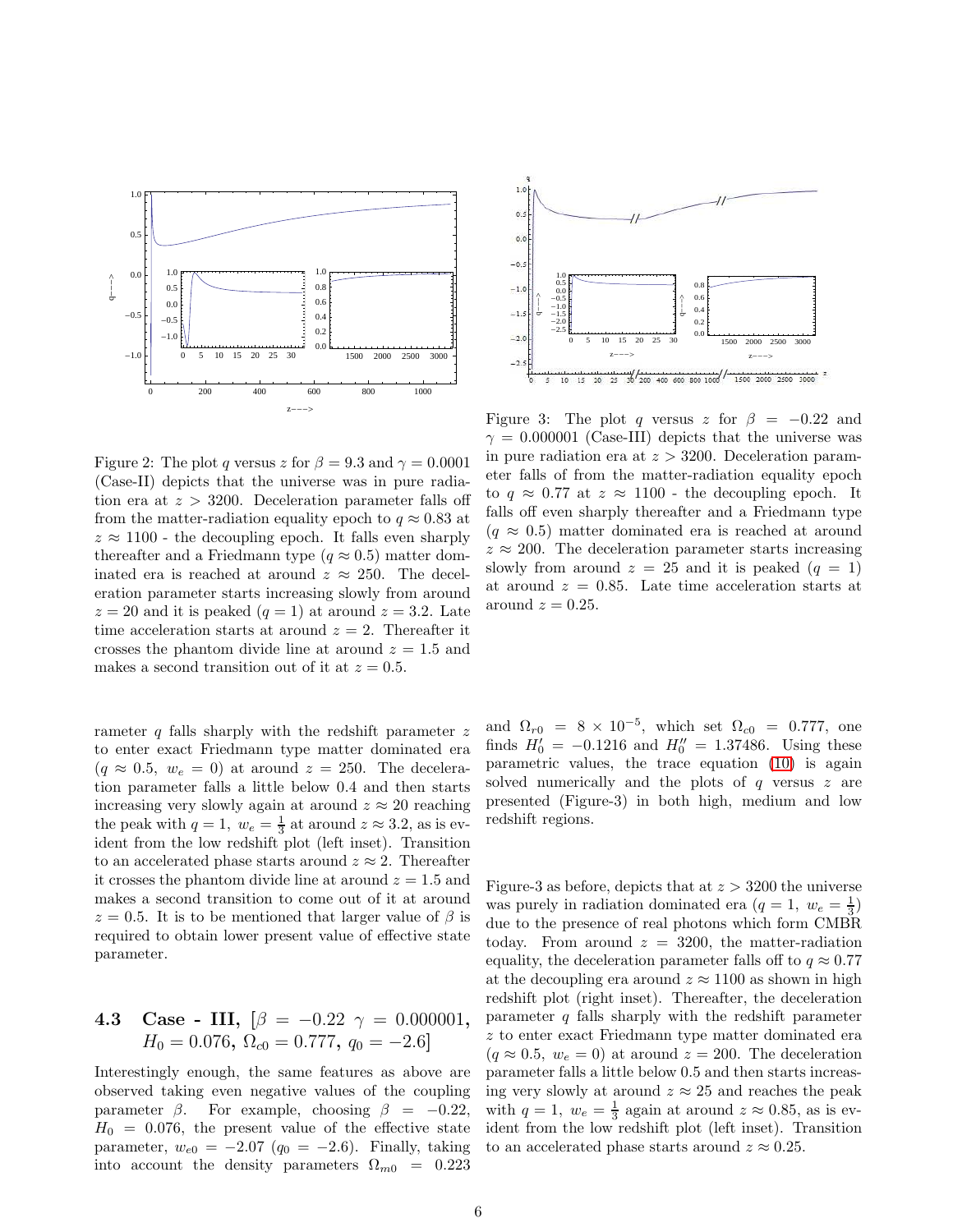### 4.4 Case-IV:  $\beta = -0.22, \gamma = 0, H_0 =$ 0.076,  $\Omega_{c0} = 0.794$ ,  $q_0 = -2.8$ ]

To show that the feature remains unaltered, we have made little change in the data corresponding to case-III, in respect of  $\Omega_{c0}$  and  $q_0$ . With the above data, the boundary conditions  $H'_0, H''_0$  have been found as before and the z versus q plot has been presented in figure-4. The figure again depicts that after a long Friedmannlike matter dominated era with  $q \approx 0.5$ , the deceleration parameter starts increasing and the late time radiation like era  $(q = 1)$  is realized at  $z \approx 0.8$ . Late time acceleration starts at around  $z = 0.25$  (inset). Further, matter-radiation equality is clearly visible in the high redshift plot, since the deceleration parameter falls off from its value  $q = 1$  at  $z = 3200$ , to  $q \approx 0.79$  at  $z = 1100$ .

The feature remains unaltered in the range  $-0.15 <$  $\beta$  < -0.24 which constraints 0.70 <  $\Omega_{c0}$  < 0.81. Although the chosen present value of deceleration parameter appears to be low, it does not make any problem since as already mentioned, it is model dependent. The feature remains unaltered even for  $\gamma < 0$ . For example, setting  $\gamma = -0.000002$ ,  $\beta = -0.22$ ,  $H_0 = 0.076$ and the present value of the effective state parameter,  $w_{e0} = -2.2$  ( $q_0 = -2.8$ ), together with the density parameters  $\Omega_{m0} = 0.21$  and  $\Omega_{r0} = 8 \times 10^{-5}$ , which set  $\Omega_{c0} = 0.79$ , we find  $H_0' = -0.1368$  and  $H_0'' = 1.5390$ . Except for the fact that the peak  $q = 1$ , ie. the late time radiation era is realized at around  $z \approx 0.94$ , the feature remains unaltered.

Thus, it has been possible to explain the history of cosmic evolution right from the radiation dominated era at  $z > 3200$  till date, in the modified theory of gravity containing a linear term, a curvature squared term together with  $(R^{\frac{3}{2}})$  term in the presence of an ideal fluid and CDM. A recent Friedmann-type radiation era  $(q = 1, w_e = \frac{1}{3})$  is clearly the outcome of the curvature term  $R^{\frac{3}{2}}$ , since CMBR photons do not play any role at this epoch.

#### 5 Weak energy Limit

At this stage it is important to discuss the behaviour of  $f(R)$  theory of gravity in the weak field limit.  $f(R)$ theory of gravity gives rise to fourth derivatives in the field equations. To get rid of such complexity, canonical formulation is necessary under the introduction of an additional degree of freedom. This additional degree of freedom might be a tensor mode obtained under variation of the action with respect to the highest Lie



Figure 4: The low redshift plot of q versus z for  $\beta =$ −0.22 (Case-IV) depicts identical feature as in case-III. The only difference is that at low redshift, the deceleration parameter is now peaked  $(q = 1)$  at  $z \approx 0.8$ . Universe then smoothly transits towards late time acceleration starting at around  $z = 0.25$  (inset).

derivative of the extrinsic curvature tensor [\[48\]](#page-14-18) or the said tensor itself [\[49\]](#page-14-19). It might also be a scalar mode (the scalaron) obtained under scalar-tensor equivalence via conformal transformation [\[50\]](#page-14-20). Here we shall discuss, the fate of the present model under weak field limit following both the methodology one-by-one.

#### 5.1 Canonical formulation with a tensor mode

In a series of articles Sanyal and Modak, Sanyal and his co-workers had developed the formalisms of Boulware [\[48\]](#page-14-18) and Horowitz [\[49\]](#page-14-19) to produce a canonical theory of Einstein-Hilbert action being modified by curvature squared term in Robertson-Walker minisuperspace model [\[51\]](#page-14-21)-[\[55\]](#page-14-22). In particular, canonical formulation of Einstein-Hilbert action being modified by scalar curvature squared term in Robertson-Walker metric appears in the literature [\[56\]](#page-14-23) as.

$$
A = \int \left( \dot{h_{ij}} \pi^{ij} + \dot{K_{ij}} \Pi^{ij} - N \mathcal{H} \right) dt d^3 x,\tag{14}
$$

where, the basic variables  $h_{ij}$  and  $K_{ij}$  are the metric on 3-space and extrinsic curvature while  $\pi^{ij}$  and  $\Pi^{ij}$ are canonical momenta respectively. In the above,  $N$  is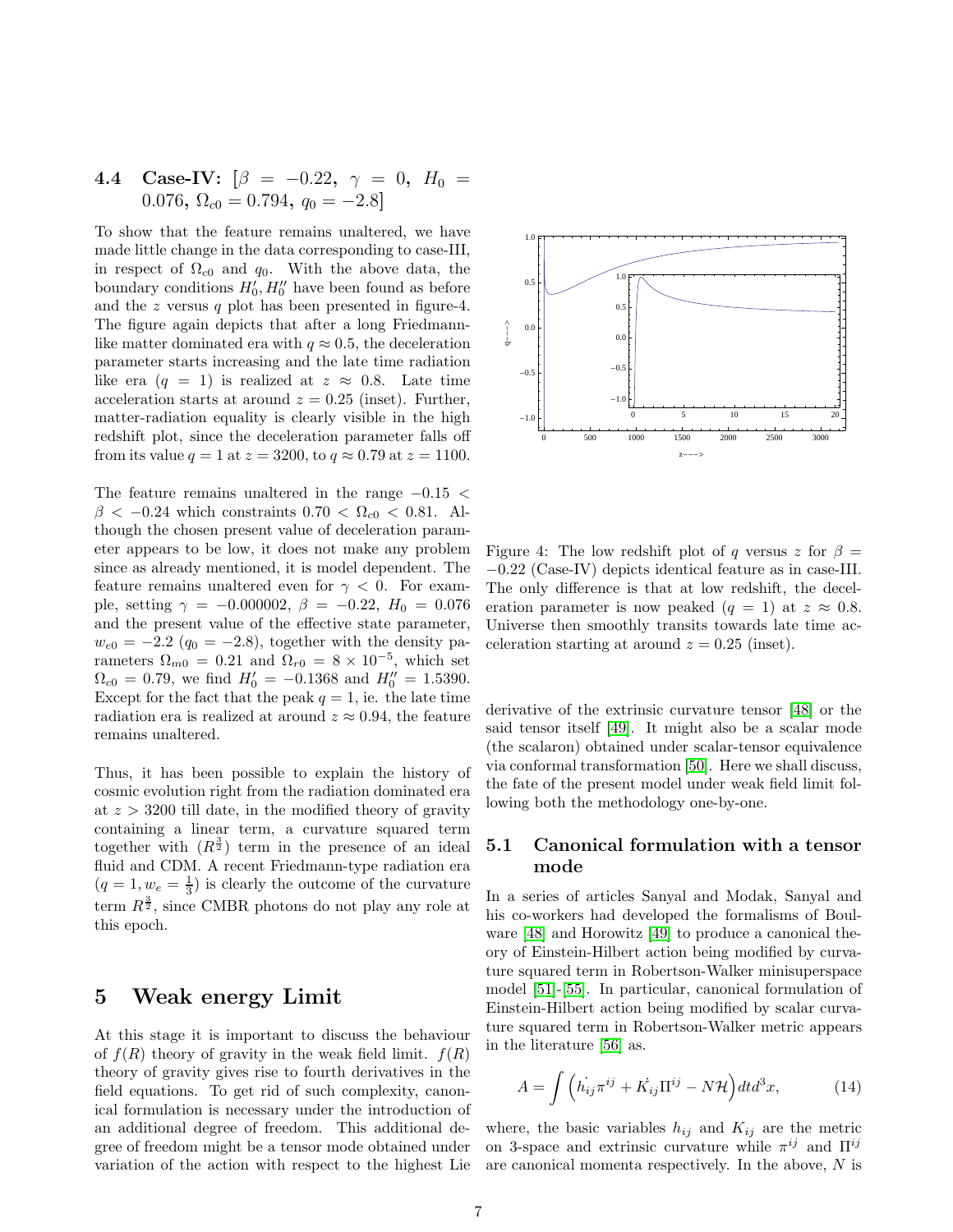the lapse function, while  $H$  is the Hamiltonian. Here we show that such canonical formulation is also possible for an action containing  $R^{\frac{3}{2}}$  term. For simplicity, we drop out matter and curvature squared term and take up action  $(4)$ , as

$$
A_1 = \int \sqrt{-g} \, d^4x \, \left[ \alpha R + \beta_1 R^{\frac{3}{2}} \right] + \sigma_1 + \sigma_2, \qquad (15)
$$

where,  $\beta_1 = \beta M_P$  and  $\sigma_1 = 2\alpha \int K \sqrt{h} d^3x$ ,  $\sigma_2 =$  $2\beta_1 \int K f'(R) \sqrt{h} d^3x$  are the Gibbons-Hawking-York term and the boundary term required to supplement higher order curvature invariant term respectively. Now, under the choice  $h_{ij} = a^2 = z$  the Ricci scalar takes the form,  $R = \frac{6}{N^2}(\frac{\ddot{z}}{2z} + N^2 \frac{k}{z} - \frac{\dot{z}\dot{N}}{2zN})$  and the above action now reads

$$
A_1 = \int \left[ \frac{\ddot{z}\sqrt{z}}{2N} + Nk\sqrt{z} - \frac{\sqrt{z}\dot{z}\dot{N}}{2N^2} + \frac{\sqrt{3}\beta_1}{2\alpha N^2} \left( \ddot{z} - \frac{\dot{z}\dot{N}}{N} + 2kN^2 \right)^{\frac{3}{2}} \right] dt + \sigma_1 + \sigma_2.
$$
\n(16)

Under integration by parts the first terms in the above which allows to express the Hamiltonian constraint action yields a counter term that gets canceled with  $\sigma_1$  equation in terms of the phase space variables as and we are left with

$$
A_1 = \int \left[ -\frac{\dot{z}^2}{4N\sqrt{z}} + Nk\sqrt{z} + \frac{\sqrt{3}\beta_1}{2\alpha N^2} \left( \dot{z} - \frac{\dot{z}\dot{N}}{N} + 2kN^2 \right)^{\frac{3}{2}} \right] dt + \sigma_2.
$$
 (17)

Now introducing the auxiliary variable as

$$
Q = \frac{\partial L}{\partial \ddot{z}} = \frac{3\sqrt{3}\beta_1}{4\alpha N^2} \left(\ddot{z} - \frac{\dot{z}\dot{N}}{N} + 2kN^2\right)^{\frac{1}{2}},\qquad(18)
$$

one can express above action in the canonical form as

$$
A_1 = \frac{4}{3} \int \left[ Q\ddot{z} - \frac{\dot{N}}{N} \dot{z} Q + 2kN^2 Q - \frac{8\alpha^2 N^4}{27\beta_1^2} Q^3 \right. \\
\left. - \frac{3\dot{z}^2}{16N\sqrt{z}} + \frac{3}{4} Nk\sqrt{z} \right] dt + \sigma_2.
$$
\n(19)

Now the first term in [\(19\)](#page-7-0) is integrated by parts and the total derivative term gets canceled with  $\sigma_2$ . We are then finally left with (the overall constant term has been absorbed in the action)

$$
A = \int \left[ -\dot{Q}\dot{z} - \frac{\dot{N}}{N}\dot{z}Q + 2kN^2Q - \frac{8\alpha^2N^4}{27\beta_1^2}Q^3 \right. \\
\left. - \frac{3\dot{z}^2}{16N\sqrt{z}} + \frac{3}{4}Nk\sqrt{z} \right] dt.
$$
\n(20)

The canonical momenta are,

<span id="page-7-1"></span>
$$
p_z = -\dot{Q} - \frac{\dot{N}}{N}Q - \frac{3\dot{z}}{8N\sqrt{z}}, \ p_Q = -\dot{z}, \ p_N = -\frac{\dot{z}}{N}Q, \ (21)
$$

and the Hamilton constraint equation is,

$$
H_c = -\dot{Q}\dot{z} - \frac{\dot{N}}{N}\dot{z}Q - \frac{3\dot{z}^2}{16N\sqrt{z}} - 2kN^2Q + \frac{8\alpha^2N^4}{27\beta_1^2}Q^3 - \frac{3}{4}Nk\sqrt{z}.
$$
 (22)

In view of the definitions of canonical momenta [\(21\)](#page-7-1)

$$
p_{Q}p_{z} = \dot{Q}\dot{z} + \frac{\dot{N}}{N}\dot{z}Q + \frac{3\dot{z}^{2}}{8N\sqrt{z}}
$$
\n(23)

one obtains the following relation,

<span id="page-7-2"></span>
$$
-\dot{Q}\dot{z} - \frac{\dot{N}}{N}\dot{z}Q - \frac{3\dot{z}^2}{16N\sqrt{z}} = -p_{Q}p_{z} + \frac{3\dot{z}^2}{16N\sqrt{z}} \tag{24}
$$

$$
= -p_{Q}p_{z} + \frac{3}{16N\sqrt{z}}p_{Q}^{2}
$$

$$
H_c = -p_Q p_z + \frac{3}{16N\sqrt{z}} p_Q^2 - 2kN^2 Q + \frac{8\alpha^2 N^4}{27\beta_1^2} Q^3
$$
  

$$
-\frac{3}{4}Nk\sqrt{z} = 0.
$$
 (25)

Now in order to express the Hamiltonian in terms of the basic variables, let us choose

$$
x = \frac{\dot{z}}{N}, \ Q = \frac{\partial A}{\partial \dot{z}} = \frac{\partial A}{\partial \dot{x}} \frac{\partial \dot{x}}{\partial \ddot{z}} = \frac{p_x}{N} \text{ and } p_Q = -\dot{z} = -Nx \tag{26}
$$

<span id="page-7-0"></span>to express equation [\(25\)](#page-7-2) as

$$
H_c = N\left(xp_z + \frac{3}{16\sqrt{z}}x^2 - 2kp_x + \frac{8\alpha^2}{27\beta_1^2}p_x^3 - \frac{3}{4}k\sqrt{z}\right)
$$
  
= 0 = N\mathcal{H}, (27)

It is now straightforward to express the action [\(19\)](#page-7-0) as [since  $\dot{z} = Nx$ ; therefore, we substitute  $\ddot{z} = N\dot{x} + Nx$ in the first term of [\(19\)](#page-7-0),  $\dot{z} = Nx$ ,  $Q = \frac{p_x}{N}$  in the second and third terms,  $p_x^3 = N^3 Q^3$  in the fourth and  $x = \frac{\dot{z}}{N}$ in the fifth]

$$
A = \int \left[\dot{z}p_z + \dot{x}p_x - N\mathcal{H}\right]dt \ d^3x
$$
  
= 
$$
\int \left(\dot{h_{ij}}\pi^{ij} + \dot{K_{ij}}\Pi^{ij} - N\mathcal{H}\right)dt d^3x,
$$
 (28)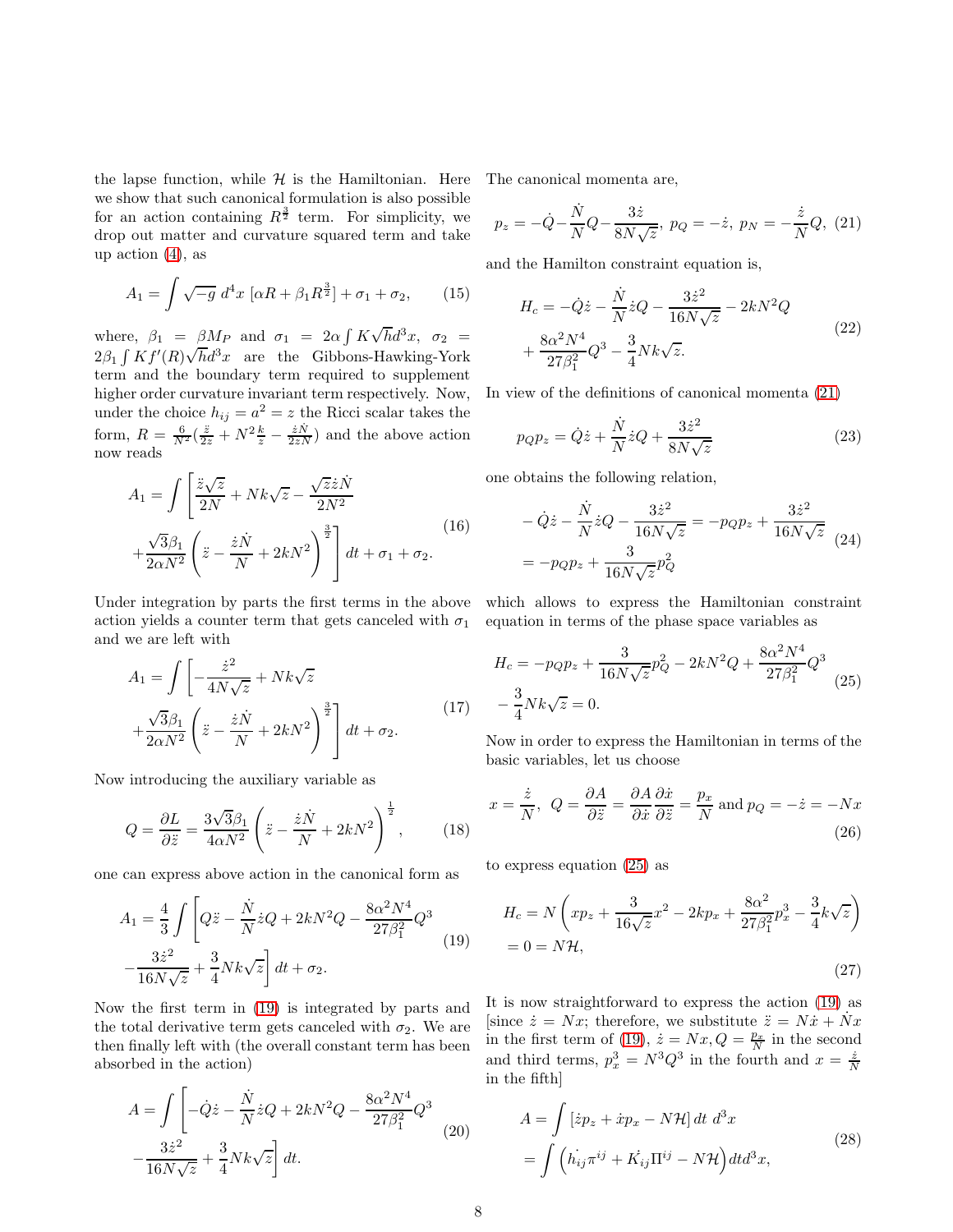which is the required canonical form, where in addition to the three-space metric  $h_{ij}$ , the extrinsic curvature tensor  $K_{ij}$  play the vital role towards canonical formulation. Apart from the two familiar mass-less spin-2 gravitons arising out of the linearized field energies of these particle excitations, the additional degree of freedom leads to a pair of massless spin-2 particles. Therefore, the model under consideration does not contain ghost degree of freedom. It is now required to check if action [\(4\)](#page-2-3) admits Newtonian gravity so that it might satisfy solar test under weak field approximation which is valid at low energy limit. For this purpose, one can always set  $\gamma = 0$ , since in no way  $R^2$  term influences the solar test. In weak field approximation  $g_{\mu\nu} = \eta_{\mu\nu} + h_{\mu\nu}$ , where  $|h_{\mu\nu}| \ll 1$ . Retaining only linear terms in  $h_{\mu\nu}$  we have

$$
R_{\mu\nu} \simeq \frac{1}{2} \Box h_{\mu\nu}
$$
 and  $R \simeq \frac{1}{2} \Box h$ , where  $h = h^{\mu}{}_{\mu}$ . (29)

The time-time component of field equation is

$$
(R_{00} - \frac{1}{2}g_{00}R) + \beta_1 R^{1/2} (3R_{00} - Rg_{00}) + \frac{3\beta_1}{2} R^{-\frac{3}{2}}
$$

$$
\left[ \left( R \Box R - \frac{1}{2}R_{\dot{+}} R^{\dot{+}} \right) g_{00} - R R_{\dot{+}} g_{0,0} + \frac{1}{2}R_{\dot{+}} g_{0} R_{\dot{+}} g \right] = T_{00}.
$$

$$
(30)
$$

In static background spacetime, equation [\(30\)](#page-8-0) with only linear term in  $h_{\mu\nu}$  yields (terms containing derivatives of R have been discarded as they will contain third and fourth derivatives of  $\Phi$ , which will have no counterparts in Poisson equation.)

$$
\nabla^2 h_{00} \simeq \rho. \tag{31}
$$

or considering next higher order term in  $h_{\mu\nu}$ , equation [\(30\)](#page-8-0) gives

$$
\nabla^2 h_{00} + 3\beta_1 \sqrt{\frac{1}{2}\nabla^2 h} \left( \nabla^2 h_{00} - \frac{1}{6}\nabla^2 h \right) \simeq \rho, \quad (32)
$$

(see appendix for detailed calculation). Since at low energy limit Poisson equation is obtained, as in the case of general theory of relativity, so Newtonian gravity is valid at weak energy limit. This is one important technique to test the viability of  $f(R)$  theory of gravity under weak energy approximation.

#### 5.2 Canonical formulation with a scalar mode - the Chameleon Mechanism

Canonical formulation of  $f(R)$  theory of gravity is also possible via scalar-tensor equivalence. Usually, such a formally equivalent theory is dealt with, to get information regarding the weak field limit of  $f(R)$  theory of gravity. For example, the action

$$
A = \int \alpha f(R)\sqrt{-g}d^4x \tag{33}
$$

may be cast in the following Brans-Dicke form of action without the help of conformal transformation

$$
A = \int \sqrt{-g}d^4x[\phi R - V(\phi)], \qquad (34)
$$

<span id="page-8-0"></span>where,  $V(\phi) = \phi \chi - f(\chi)$  and  $\chi = R$ . Clearly, one observes that this analogy has been established at the cost of vanishing Brans-Dicke parameter  $\omega$ . Since it is well-known that Brans-Dicke parameter should be large enough and particulary  $\omega \to \infty$ , to satisfy solar constraint, so under conformal transformation  $f(R)$ theory fails to satisfy solar test. For this reason  $f(R)$ theory of gravity had initially been ruled out. However, rigorous calculation of Newtonian limit of  $f(R)$  theory of gravity taking into account correct analogy between  $f(R)$  and scalar-tensor theory, has proved that it is too early to make final conclusion [\[60\]](#page-14-24) as there are other techniques to establish scalar-tensor equivalence. One such technique is Palatini formalism, in which canonical formulation reduces the field equations to second order by considering metric and connection as independent variables. Although Palatini formalism is identical to the metric formalism for general theory of relativity, it differs by and large for higher order theory of gravity. Particularly, scalar-tensor equivalence has been established with a non-zero Brans-Dicke parameter [\[61,](#page-14-25) [62\]](#page-14-26). Thus Solar test might not fall short in this formalism. This raised interest to understand the situation deeply under metric variation formalism also, which is our present concern.

Another way to establish scalar-tensor equivalence is possible under conformal transformation [\[50\]](#page-14-20), which again replaces higher (fourth) order theory to second order, by the introduction of a scalar degree of freedom, dubbed as scalaron. In this technique, the action (33) under a conformal transformation  $g_{\mu\nu} \rightarrow f_{R}g_{\mu\nu} =$  $e^{\frac{-2\eta \phi}{M_{Pl}}}g_{\mu\nu}$  reads

$$
A = \int \left[ \alpha R - \frac{1}{2} \partial_{,\mu} \phi \partial^{\mu} \phi - V(\phi) \right] \sqrt{-g} d^4 x \qquad (35)
$$

with  $\eta = -\frac{1}{\sqrt{2}}$  $\frac{1}{6}$  and  $V(\phi) = \alpha \frac{(Rf_R - f)}{f_R^2}$ . In the process, a technique dubbed as chameleon mechanism had been invoked. Here our aim is to check if under chameleon mechanism our present model passes solar test. For this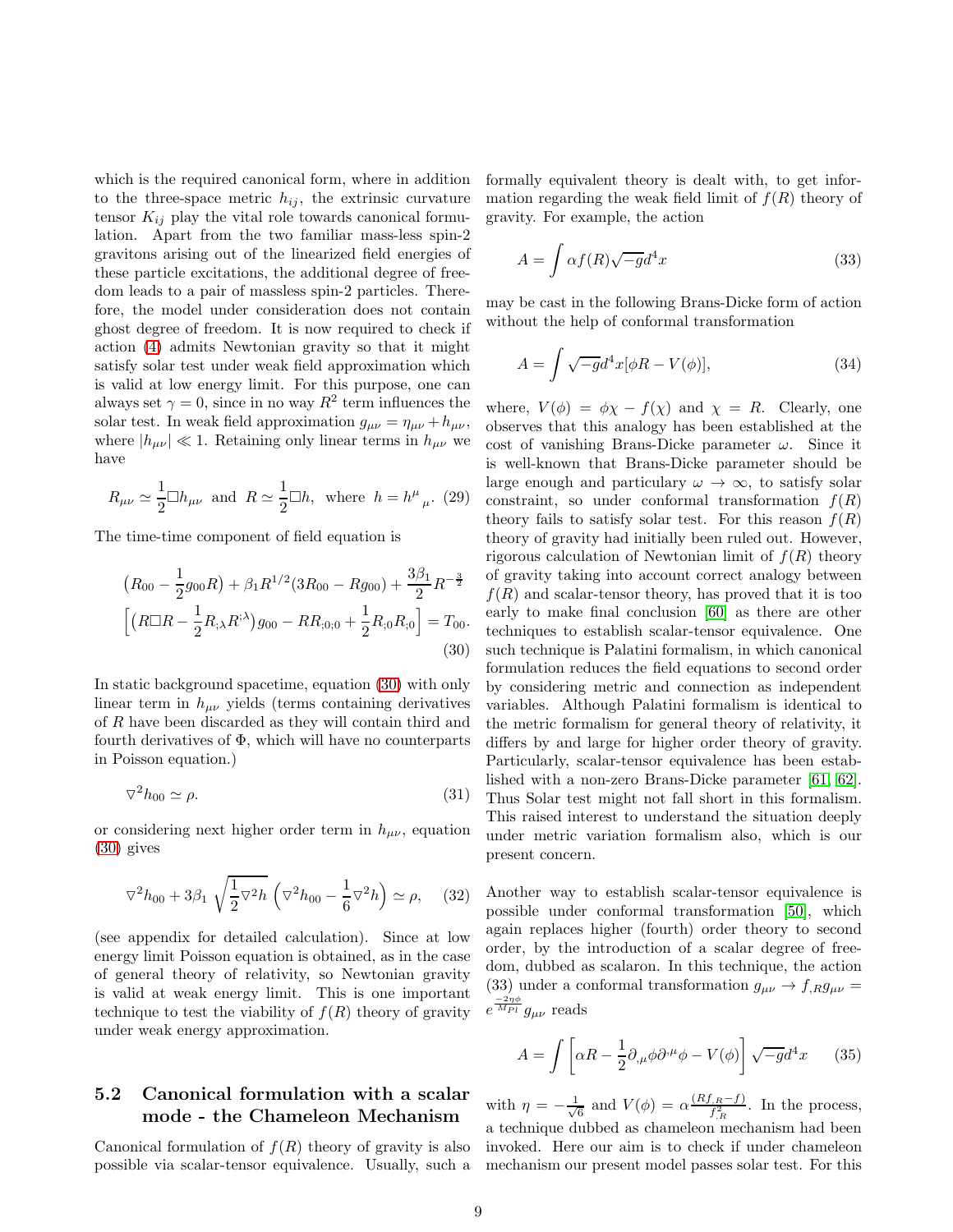purpose, following [\[57\]](#page-14-27) we express action (4) as

$$
A = \int \left[ \sqrt{-g} d^4 x \left( \alpha R + \beta M_P F(R) \right) \right]
$$
  
 
$$
F(R) = R^{\frac{3}{2}} + \frac{\gamma R^2}{\beta M_P}.
$$
 (36)

and compute the trace of the corresponding field equation as,

$$
\Box F_{,R} = \frac{1}{3} \left[ 2F(R) - RF_{,R} + \frac{\alpha R}{\beta M_P} \right] + \frac{T}{6\beta M_P}.
$$
 (37)

Expressing the above equation as  $\Box F_{,R} = \frac{\partial V_e}{\partial F_{,R}}$ , where,  $V_e$  is the effective scalaron potential, the mass of the scalaron field may be calculated as

$$
m_F^2 = \frac{\partial^2 V_e}{\partial F_{,R}^2} = \left[\frac{\beta M_P F_{,R} + \alpha}{3M_P \beta F_{,RR}} - \frac{R}{3}\right]
$$
(38)

In view of the definition of  $F(R)$  given in [\(36\)](#page-9-0), the scalaron mass corresponding to the present model in Jordan frame reads,

<span id="page-9-1"></span>
$$
m_F = \left[\frac{R}{3} + \frac{4\alpha}{9\beta M_P} \sqrt{R}\right]^{\frac{1}{2}}
$$
\n(39)

The same above expression [\(39\)](#page-9-1) may also be obtained considering the wave equation in the Einstein frame under conformal transformation, following [\[59\]](#page-14-28) and then translating it back to Jordan frame, by multiplying  $m_{Einstein}^2$  by  $f_{,R}$ . However, for this purpose, we need to take  $F(R) = R + 16\pi G(\beta M_P R^{\frac{3}{2}} + \gamma R^2)$ , instead. Now to study the viability of the chameleon mechanism we need to compare the masses of the scalaron both on earth and at the bulk (cosmological scale). For this purpose, we need to know the value of the Ricci scalar R on earth and on the bulk. For the sake of simplicity, we take help of the Friedmann equation to estimate  $R$ , which for pressureless dust  $(p = 0)$  reads

$$
R = \frac{\rho}{M_P^2}.\tag{40}
$$

Now in air  $\rho = 10^{-3} g/cc$ , while in the bulk, it is  $10^{-29}$ g/cc. In the unit c = 1, the value of the Ricci scalar on earth and on the bulk may be calculated in view of equation (40) as  $R_e \approx 10^{-40} eV^2$  and  $R_b \approx 10^{-66} eV^2$ respectively. Therefore, taking the value  $\beta = 2.903$ , as in case-I, we find the mass of the scalaron on earth to be  $m_F(earth) \approx 1.49 \times 10^3 eV$ . Corresponding Compton wavelength is  $\lambda(earth) \approx 1.32 \times 10^{-7}$  mm, which is negligibly small to produce any correction to the Newtonian gravity. In contrast, the mass of the scalaron on the bulk is  $m_F (bulk) \approx 4.72 \times 10^{-4} eV$ , which is seven order

<span id="page-9-0"></span>of magnitude smaller than that on earth. Corresponding Compton wavelength is  $\lambda (bulk) \approx 0.42 mm$ . Taking case-II on the contrary, for which  $\beta = 9.3$ , the mass of the scalaron on earth is found to be  $m_F(earth) \approx$  $8.34 \times 10^2 eV$ . Corresponding Compton wavelength is  $\lambda(earth) \approx 2.36 \times 10^{-7} \, \text{mm}$ , which is negligibly small to produce any correction to the Newtonian gravity. The mass of the scalaron on the bulk, on the other hand is  $m_F (bulk) \approx 2.638 \times 10^{-4} eV$ , producing compton wavelength  $\lambda (bulk) \approx 0.75$ mm. It is important to mention that quantum stability bound gives  $5 \times 10^- 13eV$  as the lower limit to the mass of the scalaron on bulk [\[59\]](#page-14-28). Although the Compton wavelength corresponding to the bulk is not appreciably large in either case, but we have observed from the graphs (I through IV) that Friedmann solutions have been modified appreciably indicating possibility for long range interaction. It is important to mention that the scalaron mass obtained considering  $R^{-1}$  theory of gravity is of the order of  $10^{-34}eV$ . This value is too small and the corresponding Compton wavelength is larger than the size of the universe and is ruled out by quantum stability criterion [\[59\]](#page-14-28). On the contrary, the mass of scalaron at bulk in the present model is at par with quantum stability bound [\[59\]](#page-14-28). Although  $\beta < 0$ shows the same cosmological behaviour and can not be ruled out following weak energy limit studied in section (5.1), however, the scalaron mass is negative and therefore is plagued with tachyon or ghost degree of freedom. Thus, the present model passes the solar test with confidence for  $\beta > 0$ .

# 6 Perturbation about background curvature:

It is believed that higher order theory of gravity modifies deeply the spectrum of perturbation. Therefore let us study the issue in brief. Taking  $R = R_b + R_p$ , where,  $R_b$  and  $R_p$  are the background and perturbed curvature scalars respectively, the dynamics of perturbed curvature scalar has been evaluated by Nojiri and Odintsov [\[4\]](#page-13-3). In the present case it reads (in the absence of  $R^2$ term i.e.  $\gamma = 0$ ),

<span id="page-9-2"></span>
$$
\ddot{R}_p + 3H\dot{R}_p + R_p V(R_b) = 0,\t\t(41)
$$

where,

$$
V(R_b) = \frac{1}{2} \frac{\dot{R}_b^2}{R_b^2} + \frac{4}{9} R_b - \frac{2}{9\beta_1} \sqrt{R_b}.
$$
 (42)

Equation [\(41\)](#page-9-2) implies that perturbed space-time is oscillatory with decaying amplitude, suggesting that the background space-time remains unaffected.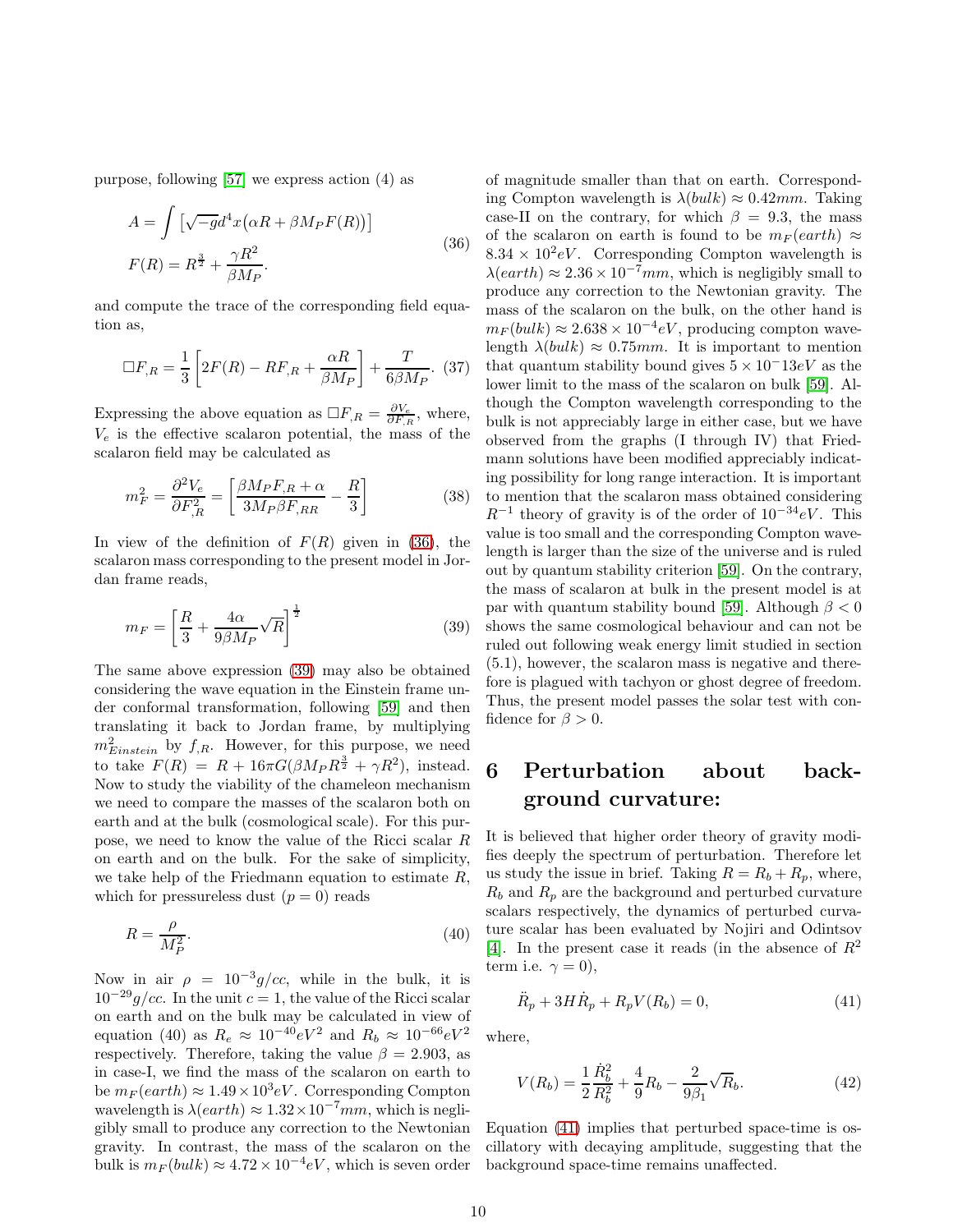# 7 A possible interpretation late time radiation era

Since everything is well behaved, it is therefore important to make a thorough study to understand the consequence of gravity including  $R^{\frac{3}{2}}$  term on the late time cosmic evolution, particularly the nature of the graphs at low red-shift where the peak  $(q = 1)$ , corresponding to the late time radiation era is found.

#### 7.1 The field equation

It is important to note that all the important aspects of higher order gravity have been explored only through scalar-tensor equivalence under conformal transformation or using an auxiliary variable  $\chi = R$ , as already demonstrated. This reduces the theory to a minimally or non-minimally coupled scalar-tensor theory of gravity and the scalar is treated as a real scalar field. Likewise, here we reduce higher order theory under consideration to linear gravity being non-linearly coupled to a tensor field, viz, the elctromagnetic field exhibiting and establishing the equivalence. It is also important to note that no transformation is necessary for this purpose, rather one can simply cast the field equation [\(7\)](#page-2-1) in the following interesting form

<span id="page-10-1"></span>
$$
G_{\mu\nu} = \frac{1}{2\alpha + 3\beta_1\sqrt{R} + 4\gamma R} \left[ T_{\mu\nu} + \Lambda_e(R)g_{\mu\nu} + \mathbb{T}_{\mu\nu} \right]
$$
\n(43)

where,  $G_{\mu\nu}$  is the Einstein's tensor,  $T_{\mu\nu}$  is the energymomentum tensor corresponding to matter Lagrangian.  $\Lambda_e(R) = -\frac{\beta_1}{2} \left( R^{\frac{3}{2}} + \frac{9}{2} \Box \sqrt{R} \right) - \gamma (R + 3 \Box R)$  acts as an effective dynamical cosmological constant,  $\Box$  being the D'Alembertian operator. Finally, the last and the most interesting term  $\mathbb{T}_{\mu\nu}$ , given by

$$
\mathbb{T}_{\mu\nu} = 3\beta_1 \left( \sqrt{R}_{;\mu;\nu} - \frac{1}{4} \Box(\sqrt{R}) g_{\mu\nu} \right) \n+ 4\gamma \left( R_{;\mu;\nu} - \frac{1}{4} g_{\mu\nu} \Box R \right).
$$
\n(44)

is clearly traceless. Further, one can show trivially that, under the choice,  $F_{\sigma\delta}F^{\sigma\delta} = \frac{3}{2}\Box\sqrt{R}$ ,

$$
\mathbb{T}_{\mu\nu} = E_{\mu\nu} = F_{\mu}^{\sigma} F_{\nu\sigma} - \frac{1}{4} F_{\sigma\delta} F^{\sigma\delta} \tag{45}
$$

The term  $(\sqrt{R})_{;\mu;\nu}$  is a symmetric tensor, so  $F_{\mu}^{\ \sigma}F_{\nu\sigma}$ is also symmetric in view of equation [\(45\)](#page-10-0) which holds for both the symmetric and antisymmetric nature of the tensor  $F_{\mu\nu}$ . Assuming it to be antisymmetric with the choice  $F_{\mu\nu} = A_{\mu;\nu} - A_{\nu;\mu}$ ,  $F_{\mu\nu}$  and  $E_{\mu\nu}$  may be interpreted as the field tensor and the energy-momentum

of tensor of an electromagnetic field respectively, under appropriate choice of unit. Thus it can be shown that

$$
\dot{A}^{\mu}_{;\mu} = J_{\mu}A^{\mu} + \frac{1}{2}\Box(A_{\delta}A^{\delta}) - \frac{3}{4}\Box R
$$
\n(46)

where,  $\dot{A}^{\mu} = A^{\mu}{}_{;\sigma} A^{\sigma}$ .  $\mathbb{T}_{\mu\nu}$  therefore looks very much like an energy-momentum tensor equivalent to that of a source-free  $(J_\mu = 0)$  or interaction free  $(J_\mu A^\mu = 0)$ electro-magnetic field, satisfying the relation  $F^{\sigma\delta}A_{\sigma} =$  $\frac{1}{2}(\sqrt{R})^{3\delta}$ . Note that since  $\sqrt{R}$  is constant on the spacelike surface, so  $F^{\sigma\delta}A_{\sigma}$  is a time-like vector. With this understanding, one can now clearly observe that if the effective cosmological constant term  $\Lambda_e(R)$  dominates at the early epoch, inflation would be realized. In the middle, if the perfect fluid energy momentum tensor  $T_{\mu\nu}$ dominates, then due to the presence of the interaction term  $(2\alpha + 3\beta_1\sqrt{R} + 4\gamma R)$ , a continuous transition from Friedmannn-like radiation dominated era ( $a \propto \sqrt{t}$  with the effective state parameter  $w_e = \frac{1}{3}$  to matter dominated era  $(w_e \rightarrow 0)$  would be realized. At the later stage of cosmological evolution, if the effective electromagnetic energy-momentum tensor  $\mathbb{T}_{\mu\nu}$  dominates, then one should expect yet another phase of radiation era  $(w_e = \frac{1}{3})$ . Finally, at the very late stage of cosmological evolution, if the effective electro-magnetic energymomentum tensor  $\mathbb{T}_{\mu\nu}$  falls off sharply at a much faster rate than the effective cosmological constant  $\Lambda_e$ , so that  $\Lambda_e$  again overtakes  $\mathbb{T}_{\mu\nu}$ , then an accelerated expansion might be realized. These facts have been demonstrated in the spatially flat Robertson-Walker line element in the figures 1 through 4.

#### 7.2 Gravitational wave equation:

In this section, we explore to understand the role of the typical late time radiation era on cosmic evolution. For this purpose, let us construct gravitational wave equation assuming linear term in  $h_{\mu\nu}$  in the left hand side of [\(43\)](#page-10-1). Thus under the gauge condition  $(h^{\mu}_{\ \nu} - \frac{1}{2}h \ \delta^{\mu}_{\ \nu})_{,\mu} = 0$ , [\(43\)](#page-10-1) effectively yields,

<span id="page-10-2"></span>
$$
\frac{1}{2}\Box \left( h_{\mu\nu} - \frac{1}{2}h\eta_{\mu\nu} \right) = -3\beta_1 \left[ \frac{1}{4}g_{\mu\nu}(\sqrt{R})^3 \right]_{;\lambda}^{\lambda} \n- (\sqrt{R})_{;\mu;\nu} \right] - \frac{\beta_1}{2} \left( R^{\frac{3}{2}} + \frac{9}{2}(\sqrt{R})^3 \right) g_{\mu\nu} \n- \gamma \left( Rg_{\mu\nu} - 4 \left( R_{;\mu;\nu} - g_{\mu\nu} \Box R \right) \right) + T_{\mu\nu} = J_{\mu\nu}
$$
\n(47)

<span id="page-10-0"></span>where  $g_{\mu\nu} = \eta_{\mu\nu} + h_{\mu\nu}$ ,  $|h_{\mu\nu}| < 1$ . In the wave equa-tion [\(47\)](#page-10-2),  $J_{\mu\nu}$  acts as the source term which produces the gravitational wave and its behavior depends on its strength. More precisely, the amplitude of the gravitational wave should be calculated from the transversetraceless part of the space-space component of the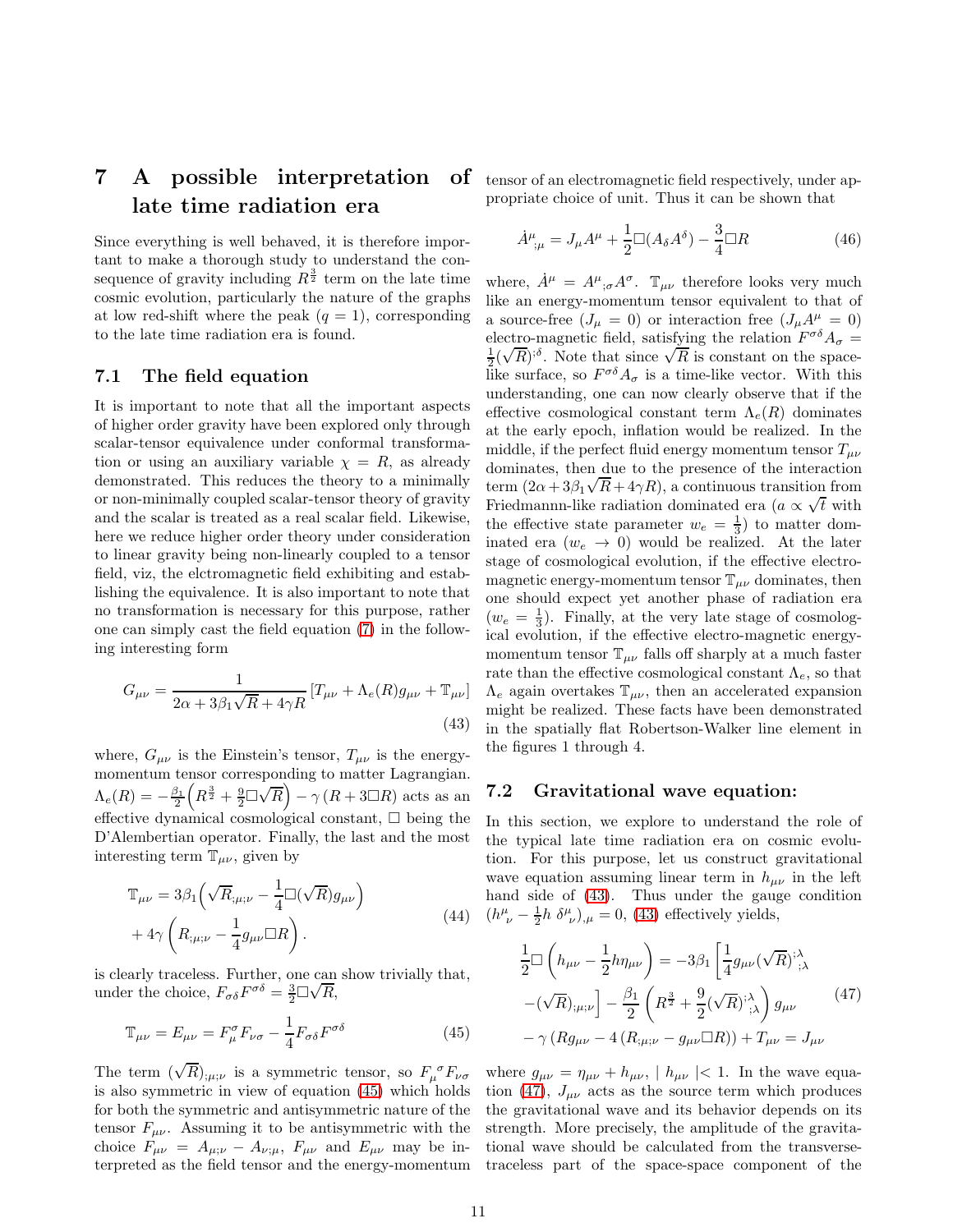

Figure 5: A plot of  $J_1^1$  in  $eV^4$ , versus z (Case-II) shows a peak at  $z \approx 3.2$  where,  $J^1_{\ 1} = 1.3 \times 10^7 \ eV^4$ , i.e.  $(J^1_{\ 1})^{\frac{1}{4}} \simeq$  $T \approx 60 \text{ eV}$ , which is sufficient to reionize intergalactic medium.



Figure 6: A plot of  $J_1^1$  in  $eV^4$ , versus z (Case-IV) shows a couple of peaks at  $z \approx 0.7712$  and  $z \approx 0.7721$  where,  $J_{1}^{1} = 5.36 \times 10^{6} eV^{4}$ , i.e.  $(J_{1}^{1})^{\frac{1}{4}} \simeq T \approx 48 eV$ , which is sufficient to reionize intergalactic medium.

energy-momentum tensor, which is the source of the gravitational waves. Here, in figure-5, we therefore present a plot of space-space component  $J_1^1$  versus the redshift parameter z corresponding to the Case-II (neglecting the contribution of energy momentum tensor of ideal fluid). The peak at  $z \approx 3.2$  of the source term is of the order of  $(J_1)^{\frac{1}{4}} \simeq T \approx 60 \text{ eV}$  and are located around the peak of the deceleration parameter  $q = 1$ . In figure-6, we present a plot of space-space component  $J_1^1$  versus the redshift parameter  $z$  corresponding to case-IV. The peaks at  $z \approx 0.7712$  and  $z \approx 0.7722$  of the source term are of the order of  $(J_1^1)^{\frac{1}{4}} \simeq T \approx 48 \ eV$  and are located around the peak of the deceleration parameter  $q = 1$ .

#### 7.3 Does late time radiation era reionizes IGM?

Present discrepancy between the abundance of galactic subhaloes predicted by N-Body simulations with those observed in the 'Local Group', suggests an early reionization on the baryonic components of the universe. If reionization is described as an instantaneous increment of the intergalactic medium (IGM) temperature, a key role is supposed to have been played by Compton cooling at redshift  $z > 10$ , which counteracts any heating of the gas. A late reionization is therefore required at  $z_{reion} < 10$  to sufficiently reduce the number of luminous dwarf satellites around our Galaxy. The temperature at this epoch increases up to 31.6  $eV$ , which is sufficient to ionize hydrogen. The absorpion spectra of SDSS (Sloan Digital Sky Survey) quasars at  $z \sim 6$  indicate that the neutral fraction of hydrogen (reionization energy being 13.6 eV) increases significantly at  $z > 6$  [\[63\]](#page-14-29)-[\[68\]](#page-14-30) and the UV spectrum of quasars implies that helium (reionization energy being 54.4 eV) is fully ionized only recently, at  $z \approx 2.7$ . Since low energy CMBR photons ( $T \sim 0.4$  eV at  $z \sim 1080$ ) falls far below reionization energy, it is usually assumed that the ultraviolet radiation and mechanical energy that preheated and reionized most of the hydrogen and helium in the IGM, ending the "dark ages", are due to early generation  $(10 < z < 15)$  of subgalactic stellar systems (stars and Quasars) [\[69\]](#page-14-31) aided by a population of accreting black holes [\[70\]](#page-14-32). However, no equivocal resolution has yet been reached in this regard and the issue is still a mystery [\[71\]](#page-14-33)-[\[75\]](#page-14-34).

In subsection 7.1, we have shown that the modified theory of gravity under consideration, may be looked upon as to induce an effective electro-magnetic field tensor  $\mathbb{T}_{\mu\nu}$  in the field equation. This means other than scalar-tensor equivalence, higher order theory may also be looked upon as tensor-tensor equivalence and the photons corresponding to such a theory might well interact with the atoms to ionize them. The source of the gravitational wave calculated from the transversetraceless part of the space-space component of the energy-momentum tensor has been found to produce strong enough gravitational waves ( $\sim 60$  eV, for  $\beta > 0$ , figure-5) to ionize both hydrogen and helium (case-II) and ( $\sim$  48 eV, for  $\beta$  < 0, figure-6) to ionize hydrogen (case-IV). Therefore there is an indication that the effective electro-magnetic field might be responsible for reionizing IGM. So, at least from classical point of view, modified theory of gravity shades some light in the issue of reionization of the IGM. Indeed, for a definite claim in this respect, it is required to specify a mechanism for producing the first sources or energy injection into the standard model plasma in the form of the actual production of UV photons from the gravitational sector. For this purpose, it is required to solve the Schrödinger equation in the presence of gravitational Waves, which is beyond the scope of the present work.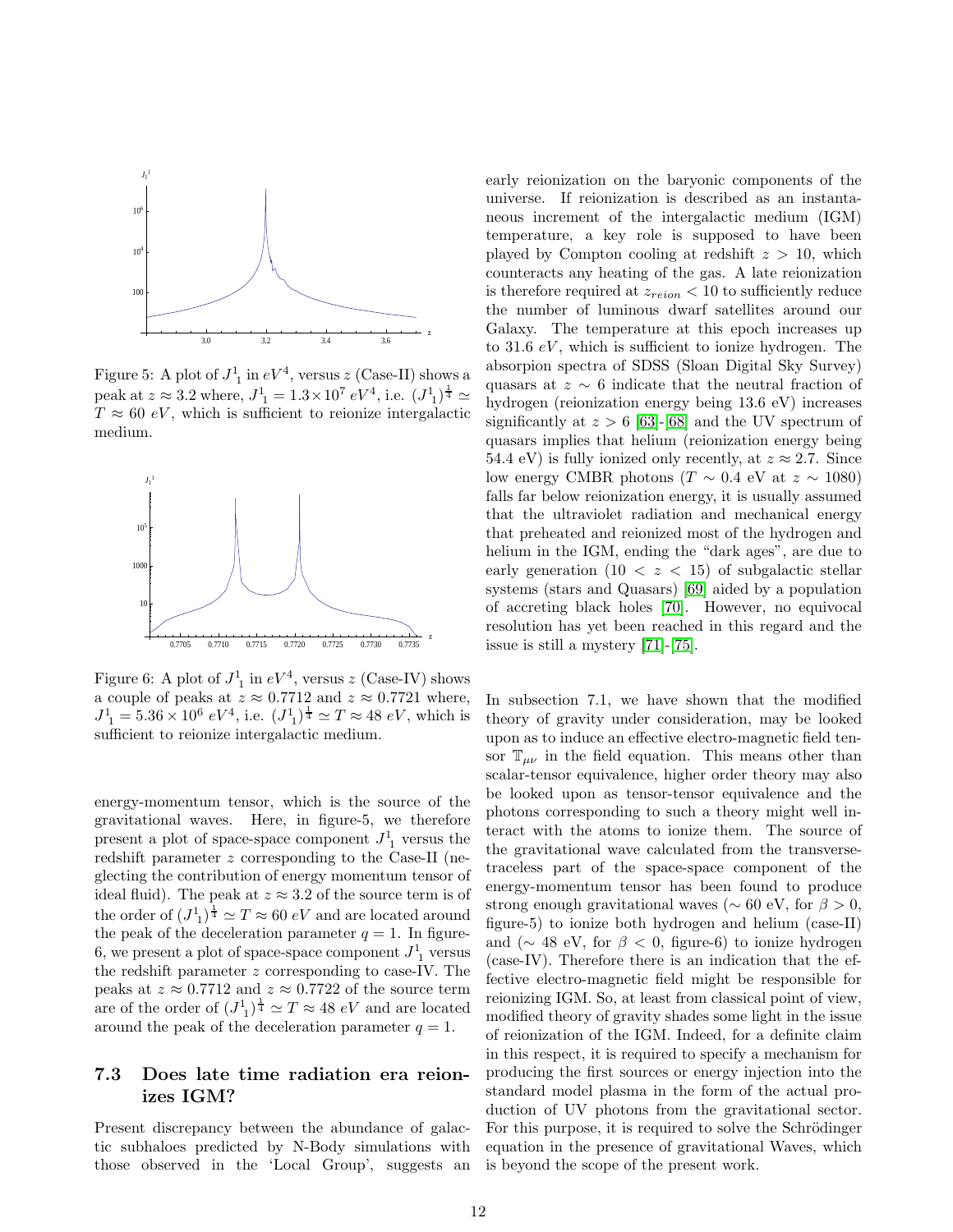### 8 Conclusion:

 $f(R)$  theory of gravity has been taken seriously in recent years, to explain late time cosmological evolution. Here an action containing a linear term a curvature squared term and a three-half term together with baryonic matter has been taken into account to describe the cosmological evolution. Starobinsky inflation is one of the minimal models which naturally explains inflation and reheating from geometry itself, without invoking a scalar field. In fact, Starbinsky inflation is so powerful that adding three Majorana fermions to the standard model, it is possible to explain neutrino oscillation, inflation, reheating, dark matter generation and baryon asymmetry of the universe [\[76\]](#page-14-35). The importance of  $R^{\frac{3}{2}}$ term has already been established, since no other form of  $f(R)$  is admissible in view of Noether symmetry. When such a term  $(R^{\frac{3}{2}})$  is added to the Starobinsky term, rest of the history after initial stage of the cosmological evolution is explained naturally. A smooth and continuous transition from early radiation era via matter-radiation equality ( $z \approx 3200$ ), decoupling  $(z \approx 1100)$  through to late time cosmic acceleration after a long matter dominated era is clearly visible from the graphs. Additionally, a late time radiation era has also been observed, which is of particular interest. Since field equation [\(43\)](#page-10-1) shows that a part of  $R^{\frac{3}{2}}$ term clearly acts like an effective energy-momentum tensor of an electromagnetic field, therefore this late time radiation era might be responsible for reionizing IGM. However, we have not presented a solid proof in this connection by solving Schrödinger equation in the presence of gravitational wave equation. Nevertheless, if gravitational wave corresponding to modified theory of gravity is responsible for reionization then, in the present model it ends at around  $z \approx 3$  for  $\beta > 0$  and  $z \approx 0.8$  for  $\beta < 0$ , keeping all other cosmological data at par with observations.

The seven year CMBR data has presented reionization result whose profile is a smooth ramp in the redshift space and the parameter  $\Delta_z$  changes the slope of the ramp about its midpoint in such a way as to preserve total optical depth. Adding  $\Delta_z$  as a parameter to the basic ΛCDM model and varying it in the range  $0.5 < \Delta_z < 15$ , the redshift of reionization has been found to be  $z_{reion} = 10.5 \pm 1.2$  [\[7\]](#page-13-6), using CAMB (Code for Anisotropies in the Microwave Background) [\[77\]](#page-14-36). Our result fits perfectly with such data as all the graphs show reionization epoch starting at around  $z_{reion} \approx 10$ ,  $(q > 0.5)$ . The peak depicts the end of reionization at  $z \approx 3$  for  $\beta > 0$  and  $z \approx 0.8$  for  $\beta < 0$ , which fit earlier data [\[71\]](#page-14-33)-[\[75\]](#page-14-34). The source of the gravitational wave calculated from the transverse-traceless part of the space-space component of the energy-momentum tensor shows that its strength is sufficient to reionize both hydrogen and helium in the IGM.

Weak energy limit of the model under consideration has also been established following canonical formulation of the model with tensor-tensor mode and scalar-tensor mode. The mass of the scalaron in the second case shows Newtonian correction is insignificant in the solar system, since the Compton wavelength is very small (of the order of nanometre) while it falls within the limit of quantum stability bound in the bulk.

In view of all these, we conclude that Modified theory of gravity should be taken up even more seriously to understand if the primary investigations done here are relevant.

# 9 Appendix(Calculation for weak energy limit):

Field equation for action (4) reads,

<span id="page-12-0"></span>
$$
R^{\frac{3}{2}}\left(R_{\mu\nu} - \frac{1}{2}Rg_{\mu\nu}\right) + \beta_1 R^2 (3R_{\mu\nu} - Rg_{\mu\nu}) + \frac{3}{2}\beta_1 g_{\mu\nu}\left(RR^{\dot{\gamma}}_{;\lambda} - \frac{1}{2}R_{;\lambda}R^{\dot{\gamma}}\right) - \frac{3}{2}\beta_1\left(RR_{;\mu;\nu} - \frac{1}{2}R_{;\mu}R_{;\nu}\right) = R^{\frac{3}{2}}T_{\mu\nu}
$$
\n(48)

The trace of the above equation being multiplied by  $\frac{1}{2}g_{\mu\nu}$ , leads to

<span id="page-12-1"></span>
$$
-\frac{1}{2}g_{\mu\nu}R^{\frac{5}{2}} - \frac{1}{2}g_{\mu\nu}\beta_1R^3 + \frac{9}{4}\beta_1g_{\mu\nu}R\Box R
$$
  

$$
-\frac{9}{8}\beta_1g_{\mu\nu}R_{;\sigma}R^{;\sigma} = \frac{1}{2}R^{\frac{3}{2}}Tg_{\mu\nu}
$$
(49)

Now, the (0,0) component of the difference of equations [\(48\)](#page-12-0) and [\(49\)](#page-12-1) when divided by  $R^{\frac{3}{2}}$ , finally gives

$$
R_{00} + \beta_1 R^{\frac{1}{2}} \left( 3R_{00} - \frac{R}{2} g_{00} \right) - \frac{3}{4} \beta_1 g_{00} R^{-\frac{3}{2}} \left( R \Box R
$$
  
+ $R_{;\sigma} R^{;\sigma} \right) - \frac{3}{2} \beta_1 R^{-\frac{3}{2}} \left( R R_{;0;0} - \frac{1}{2} R_{;0} R_{;0} \right)$   

$$
-\frac{3}{4} g_{00} R_{;\sigma} R^{;\sigma} \right) = T_{00} - \frac{1}{2} T g_{00}
$$
(50)

Assuming only linear term, one can use the following relations in equation [\(28](#page-1-0))

$$
R_{00} = \frac{1}{2} \nabla^2 h_{00}, R = \frac{1}{2} \nabla^2 h, R_{;0} R^{;0} = 0, g_{00} = (1 + h_{00})
$$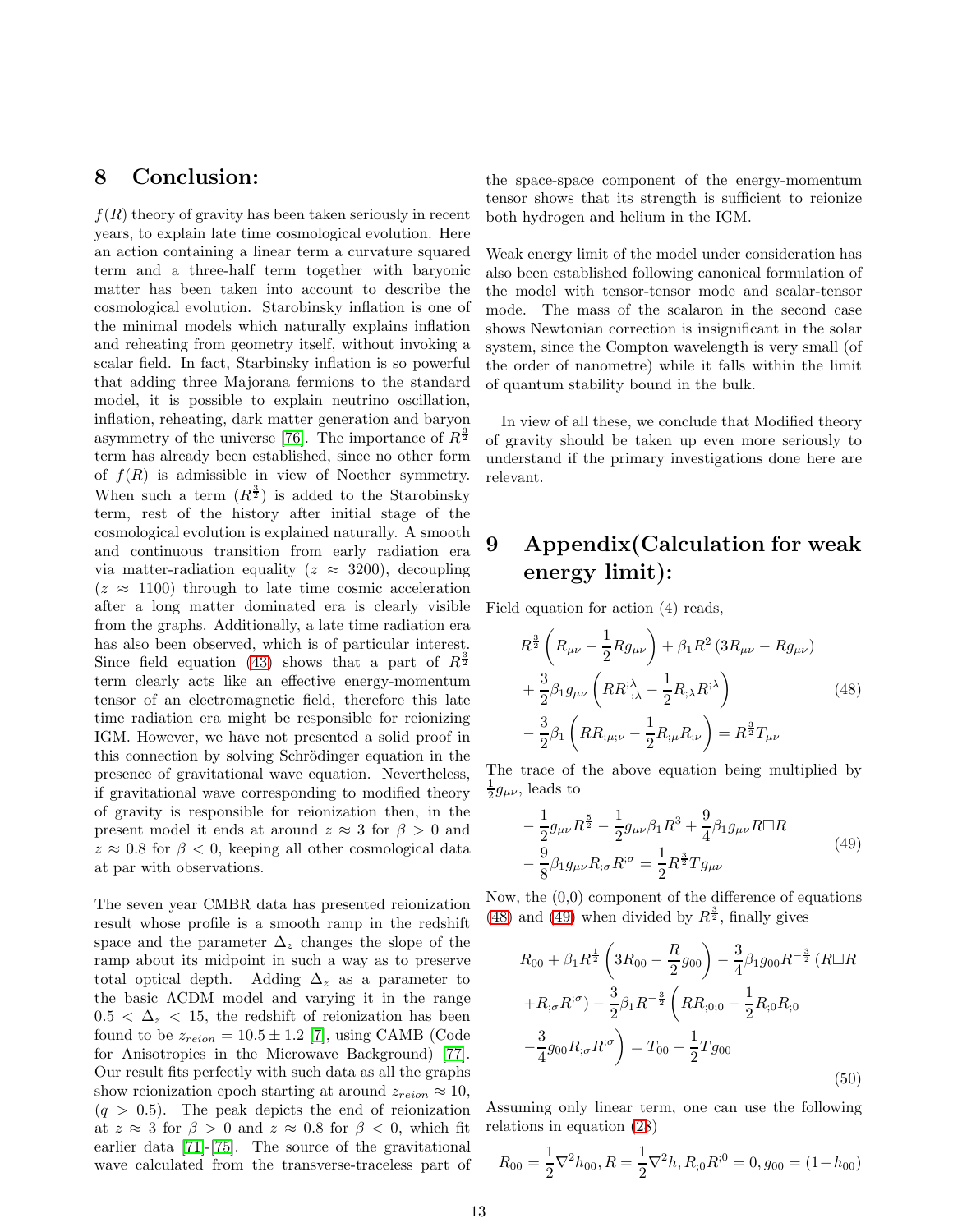$$
\Box R = \frac{1}{2} \left( \nabla^2 h_{,i,j} \eta^{ij} + h^{ij}{}_{,j} \nabla^2 h_{,i} + \nabla^2 h_{,i} \eta^{ij} (\ln \sqrt{-g})_{,j} \right)
$$
  

$$
R_{,\sigma} R^{,\sigma} = \frac{1}{4} \eta^{ik} \nabla^2 h_{,i} \nabla^2 h_{,k}, \qquad R_{,0,0} = \frac{1}{4} \eta^{ik} h_{00,k} \nabla^2 h_{,i}
$$

to obtain,

$$
\frac{1}{2}\nabla^2 h_{00} + \beta_1 (\nabla^2 h)^{\frac{1}{2}} \left( \frac{3}{2}\nabla^2 h_{00} - \frac{1}{4}\nabla^2 h (1 + h_{00}) \right) \n- \frac{3}{4}\beta_1 (1 + h_{00})(\frac{1}{2}\nabla^2 h)^{-\frac{3}{2}} \left( \frac{1}{4}\nabla^2 h (\nabla^2 h_{,i,j}\eta^{ij} + h^{ij}_{,j}\nabla^2 h_{,i} + \nabla^2 h_{,i}\eta^{ij}(ln\sqrt{-g})_{,j}) + \frac{1}{4}\eta^{ik}\nabla^2 h_{,i}\nabla^2 h_{,k} \right) \n- \frac{3}{2}\beta_1 (\nabla^2 h)^{-\frac{3}{2}} \left( \frac{1}{8}\eta^{ik}h_{00,k}\nabla^2 h\nabla^2 h_{,i} - 0 \n- \frac{3}{16}\eta^{ik}\nabla^2 h_{,i}\nabla^2 h_{,k} \right) = T_{00}
$$
\n(51)

Now considering only linear term and next higher order terms, one finally obtains

$$
\nabla^2 h_{00} + 3\beta_1 \sqrt{\frac{1}{2}\nabla^2 h} \left( \nabla^2 h_{00} - \frac{1}{6}\nabla^2 h \right) \simeq \rho. \quad (52)
$$

On the other hand, if we consider only linear term, Poisson equation is obtained

$$
\nabla^2 h_{00} \simeq \rho. \tag{53}
$$

B. Modak and Kaushik Sarkar acknowledge PURSE, DST (India) and RGNF, UGC (India) respectively for financial support.

### <span id="page-13-0"></span>References

- <span id="page-13-1"></span>[1] Riess D N et al, AJ. 116, 1009 (1998).
- <span id="page-13-2"></span>[2] Perlmutter S et al, ApJ. 517, 565 (1999).
- <span id="page-13-3"></span>[3] Spergel D N et al, ApJ. Suppl. 148, 175 (2003).
- [4] Nojiri S and Odintsov S D, Phys. Rept. 505, 59 (2011).
- <span id="page-13-4"></span>[5] Capozziello S and Laurentis M De, Phys. Rept. 509, 167 (2011).
- <span id="page-13-5"></span>[6] Komatsu E et al, Astrophys. J. Suppl. 192, 18 (2011).
- <span id="page-13-7"></span><span id="page-13-6"></span>[7] Larson D et al, Astrophys. J. Suppl. 192, 16 (2011).
- [8] Galli S, Bean R, Melchiorri A and Silk J, Phys. Rev. D78, 063532 (2008).
- <span id="page-13-8"></span>[9] Capozziello S and Garattini R, Class. Quant. Grav. 24, 1627 (2007).
- [10] Capozziello S and Troisi A, Phys. Rev. D72, 044022 (2005).
- [11] Capozziello S, Cardone V F and Troisi A, Phys. Rev. D71, 043503 (2005).
- [12] Capozziello S, Cardone V F and Francaviglia M, Gen. Rel. Grav. 38, 711 (2006).
- [13] Capozziello S, Cardone V F and Troisi A, J. Cosm. Astropart. 8, 1 (2006).
- [14] Capozziello S, Nojiri S and Odintsov S D, Phys. Lett. B634, 93 (2006).
- [15] Capozziello S, Nojiri S, Odintsov S D and Troisi A, Phys. Lett. B639, 135 (2006).
- [16] Capozziello S, Cardone V F, Elizalde E, Nojiri S and Odintsov S D, Phys. Rev. D73, 043512 (2006).
- [17] Capozziello S, Stabile A and Troisi A, Class. Quant. Grav. 23, 1205. (2006).
- [18] Capozziello S, Stabile A and Troisi A, Phys. Rev. D76, 104019 (2007).
- [19] Capozziello S, Stabile A and Troisi A, Class. Quant. Grav. 24, 2153 (2007).
- [20] Capozziello S, Stabile A and Cardone V F, New Astron. Rev. 5, 341 (2007).
- [21] Carloni S et al, Class. Quant. Grav. 22, 4839 (2005).
- [22] Capozziello S and Francaviglia M, Gen. Rel. Grav. 40, 357 (2008), arXiv:0706.1146 [astro-ph].
- [23] Borowiec A, Godlowski W and Szydlowski M, Phys. Rev. D74, 043502 (2006).
- <span id="page-13-9"></span>[24] Borowiec A, Godlowski W and Szydlowski M, Int. J. Geom. Meth. Mod. Phys. 4, 183 (2007).
- <span id="page-13-10"></span>[25] Capozziello S, Cardone V F and Troisi A, Mon. Not. R. Astron. Soc. 375, 1423 (2007).
- <span id="page-13-11"></span>[26] Martins C F and Salucci P, Mon. Not. Roy. Astron. Soc. 381 1103 (2007), arXiv:astro-ph/0703243.
- <span id="page-13-12"></span>[27] Capozziello S, Cardone V F and Troisi A, Phys. Rev. D73, 104019 (2006).
- <span id="page-13-14"></span><span id="page-13-13"></span>[28] Stelle K, Phys. Rev. **D16**, 953 (1977).
- [29] Capozziello S, Martin-Moruno P and Rubano C, Phys. Lett. B664, 12 (2008).